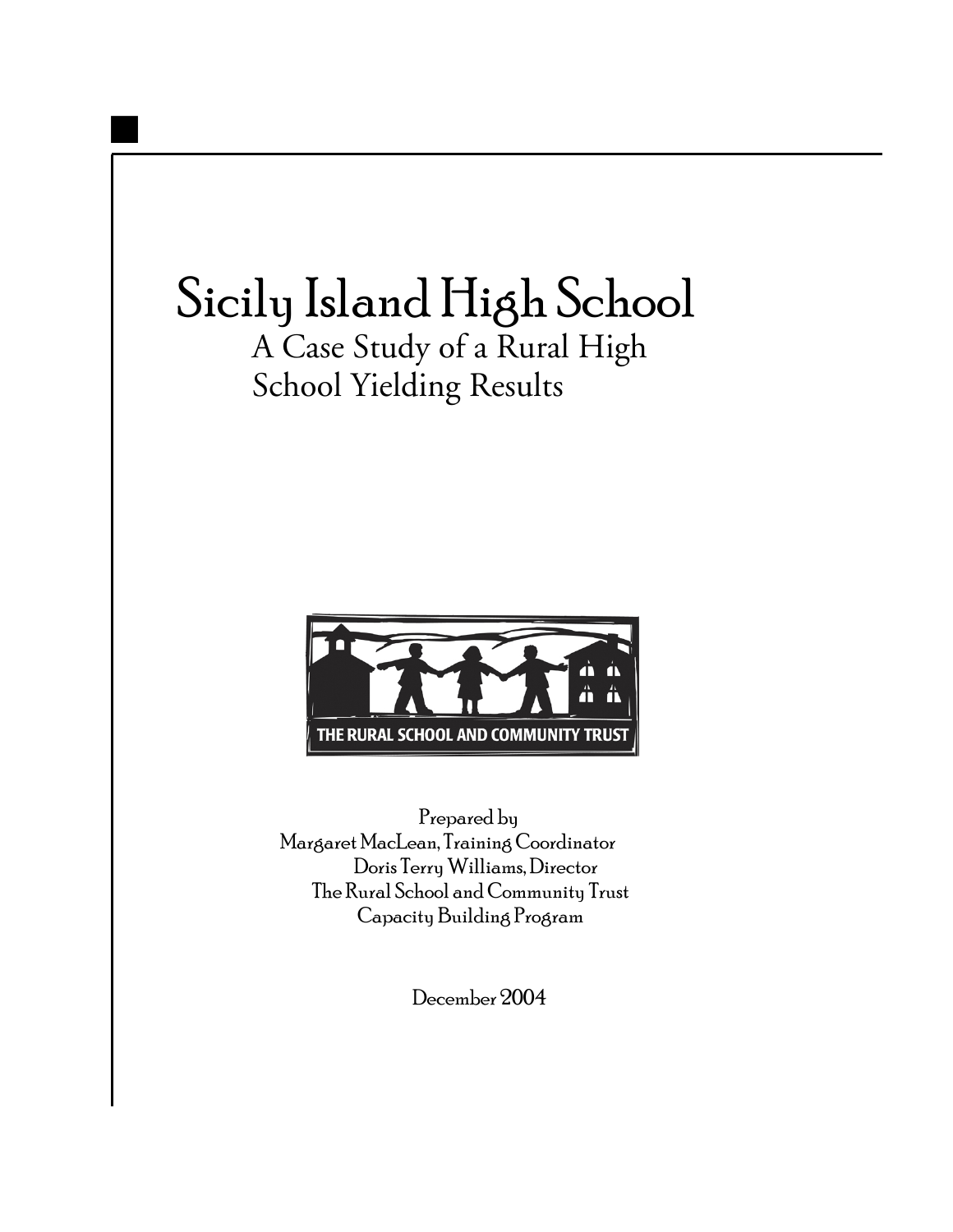Copyright © 2004 by The Rural School and Community Trust. All rights reserved. Printed in the United States of America.

Except as permitted under the United States Copyright Act of 1976, no part of this publication may be reproduced or distributed in any form or by any means, or stored in a database or retrieval system without prior written permission of the publisher.

To order a copy of this publication, contact:

Capacity Building Program National Office 1775 Graham Avenue, Suite 204 1530 Wilson Blvd., Suite 240 Henderson, NC 27536 Arlington, VA 22209 Telephone: 252-433-8844 Telephone: 703-243-1487

The Rural School and Community Trust or The Rural School and Community Trust www.ruraledu.org

*The Rural School and Community Trust is the premier national nonprofit organization addressing the critical relationship between good schools and thriving rural communities. Working in some of the poorest, most challenging rural places, The Rural Trust involves young people in learning linked to their communities, improves the quality of teaching and school leadership, advocates for appropriate state educational policies, and addresses the critical issue of funding for rural schools.*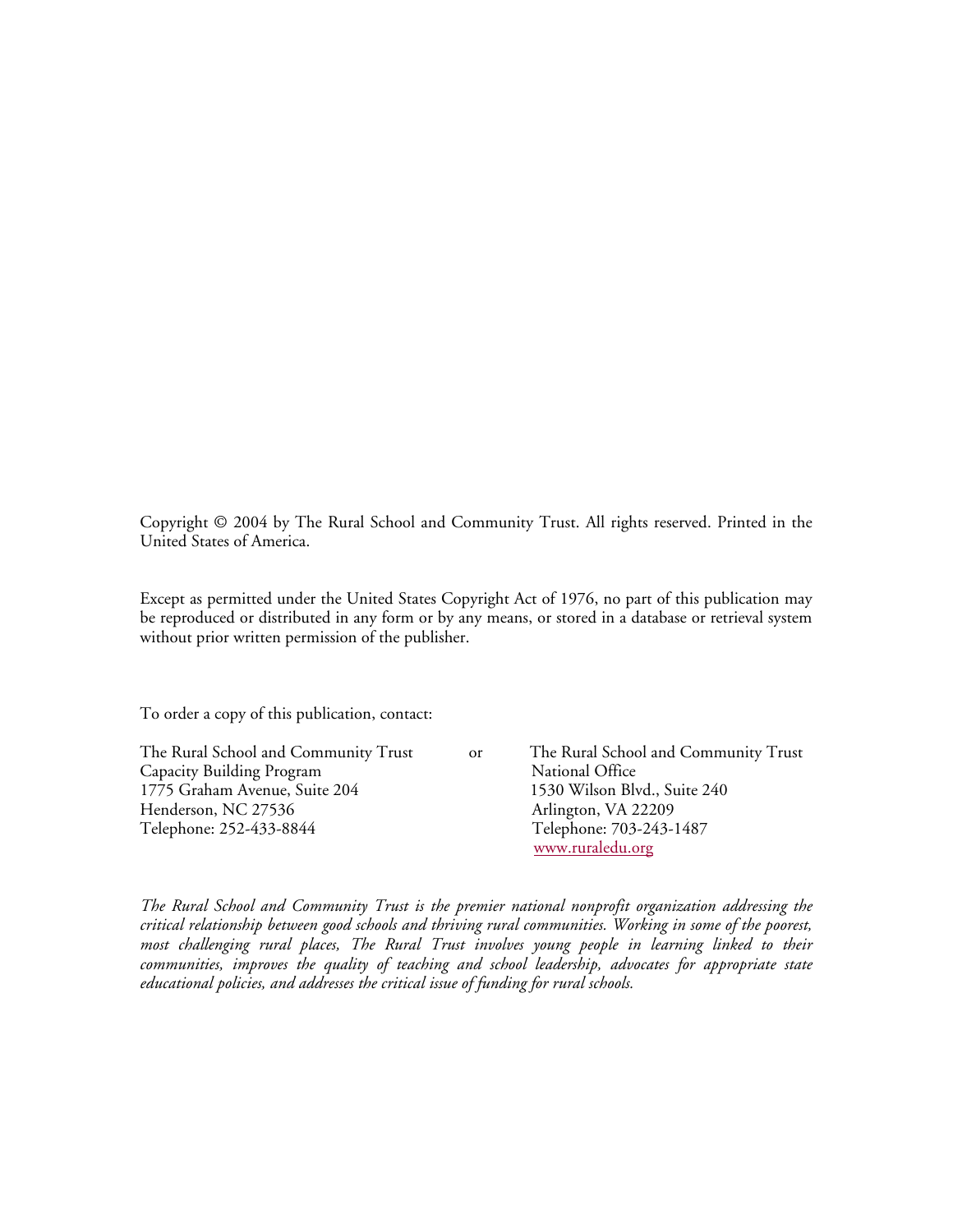# Sicily Island High School

A Case Study of a Rural High School Yielding Results



The Rural School and Community Trust Capacity Building Program

Prepared with funding from the Southern Governors' Association

December 2004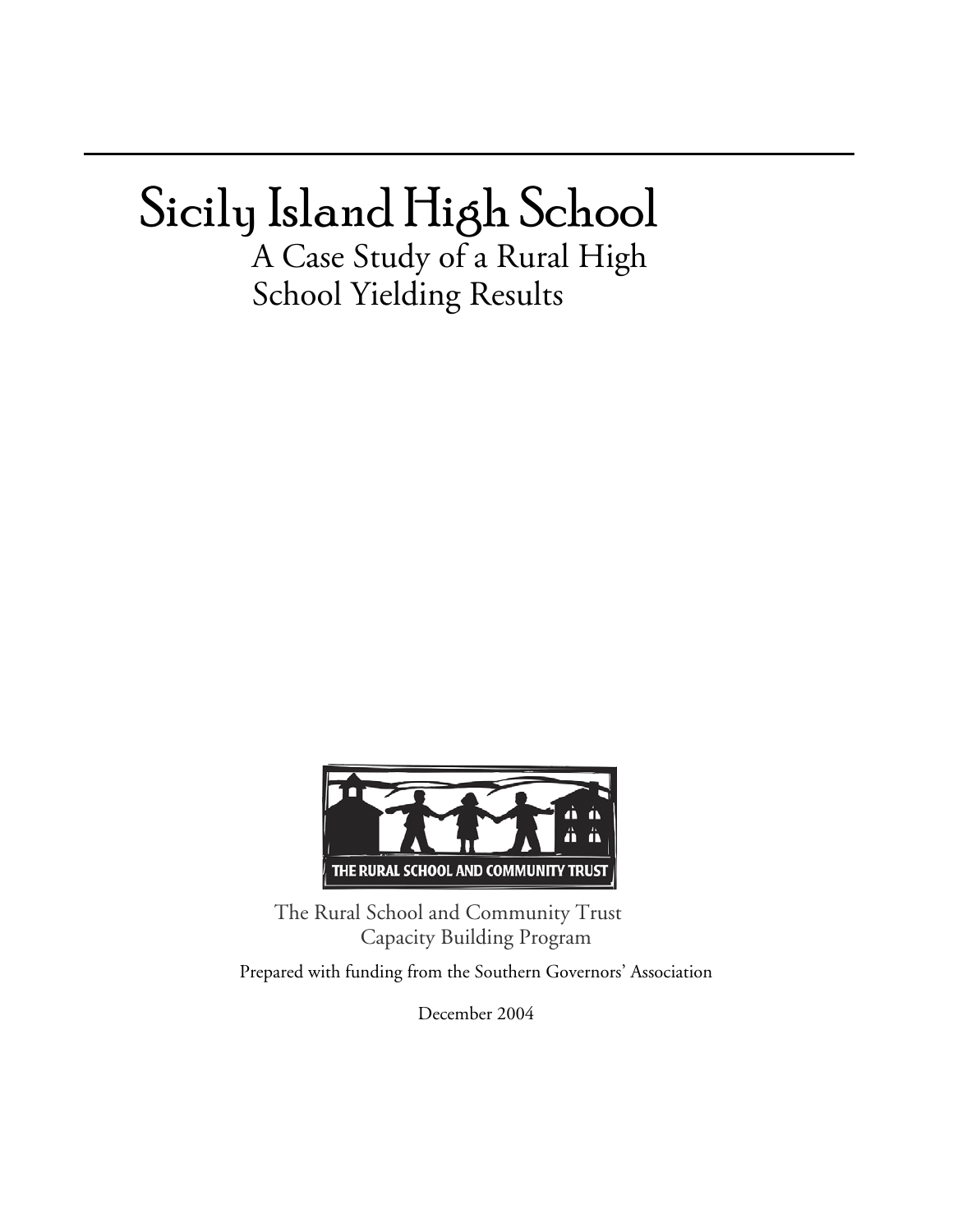# **Table of Contents**

| Sicily Island, Louisiana<br>Sicily Island Schools<br>Sicily Island High School Students<br>Sicily Island High School Teachers and Staff<br>Sicily Island Revenue                                                                                                    |
|---------------------------------------------------------------------------------------------------------------------------------------------------------------------------------------------------------------------------------------------------------------------|
|                                                                                                                                                                                                                                                                     |
| Principle One: Curriculum and Instruction<br>Principle Two: Community Connectedness<br>Principle Three: Democratic Practice<br><b>Principle Four: Supporting Structures</b><br>Principle Five: Staffing<br>Principle Six: Facilities<br>Principle Seven: Leadership |
|                                                                                                                                                                                                                                                                     |
|                                                                                                                                                                                                                                                                     |
| 24                                                                                                                                                                                                                                                                  |

#### Page **Page**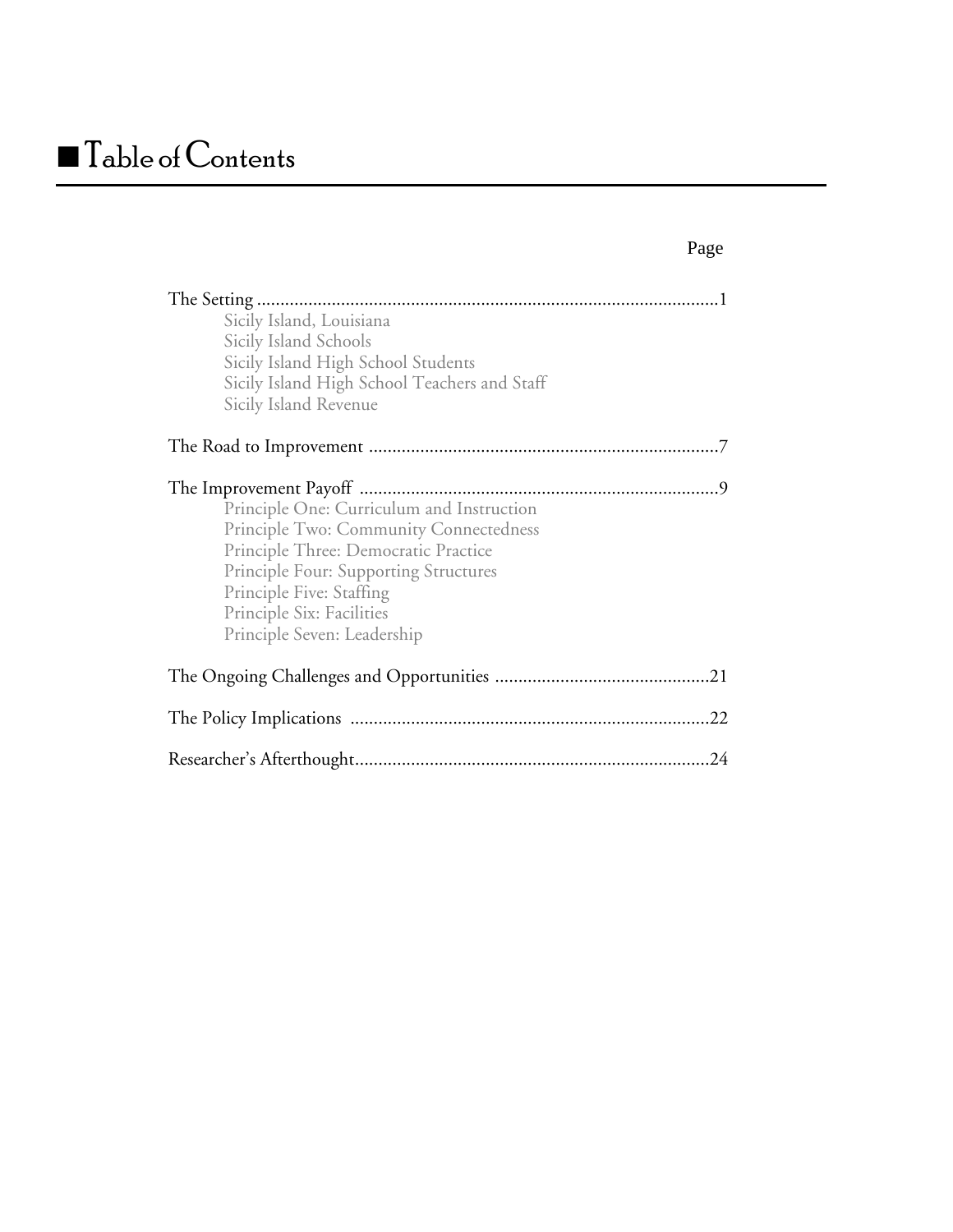## List of Figures

Figure 1: Median Household Income: Sicily Island, Catahoula Parish, and Louisiana, Year 1999

Figure 2: Population by Race: Sicily Island, Catahoula Parish, and Louisiana, Year 2000

Figure 3: Value of Owner-Occupied Houses, Sicily Island, Catahoula Parish, and Louisiana, Year 2000

Figure 4: Student Ethnicity – Sicily Island High School and Louisiana 2003-2004

Figure 5: School Performance and State Baseline Scores Years 2001-2004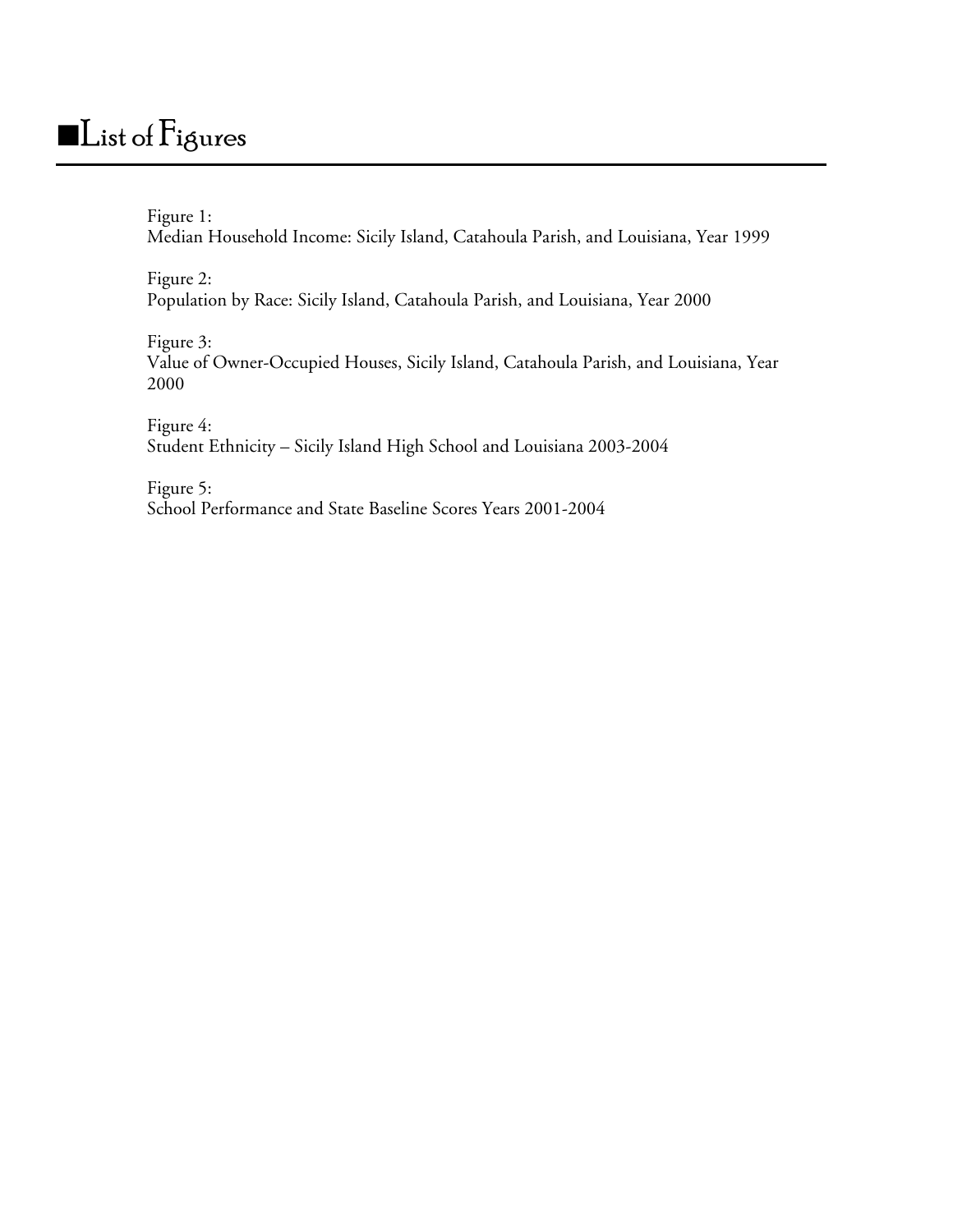#### Sicily Island, Louisiana

Fields stretch in every direction on Sicily Island—fields of cotton, fields of corn, fields of soybeans. And although smallholdings, barns, and houses appear occasionally along the way, the predominant vista is of flat, open fields. Located in Catahoula Parish, Sicily Island is a 0.6 square mile farming community. The small town center has undoubtedly seen better days. The main street is lined with empty and boarded-up shops, its sidewalks with oldfashioned lampshades that no longer function. Elise's, a general store, remains open and a deserted cotton gin marks the end of downtown. Five of the town's buildings are on the National Historic Register. Two churches, Pilgrim Baptist Church and Zion Baptist Church, round out the town's offerings.

The estimated 445 people who call Sicily Island home today represent nearly a 2% population decline since Census 2000. Although fewer of them make their living directly from the land now (12% according to Census 2000), the land clearly dominates the community spirit.

Apart from the farm, the bank, the general store, and the school board, there are few employment opportunities in Sicily Island. A small medical complex lies on the edge of town and a neighboring community, Clayton, has a nursing home that provides a few jobs. Mean travel time to work outside the town is 34 minutes (Citydata.com). Monroe, the nearest city with a population of over 50,000, is 55 miles to the north. As the high school principal put it, "If you live here, you know you have to drive 45 minutes to get anywhere. A store of any size is 45 minutes, the movies are 45 minutes, and the hospital is over an hour. Everyone here drives to get anywhere."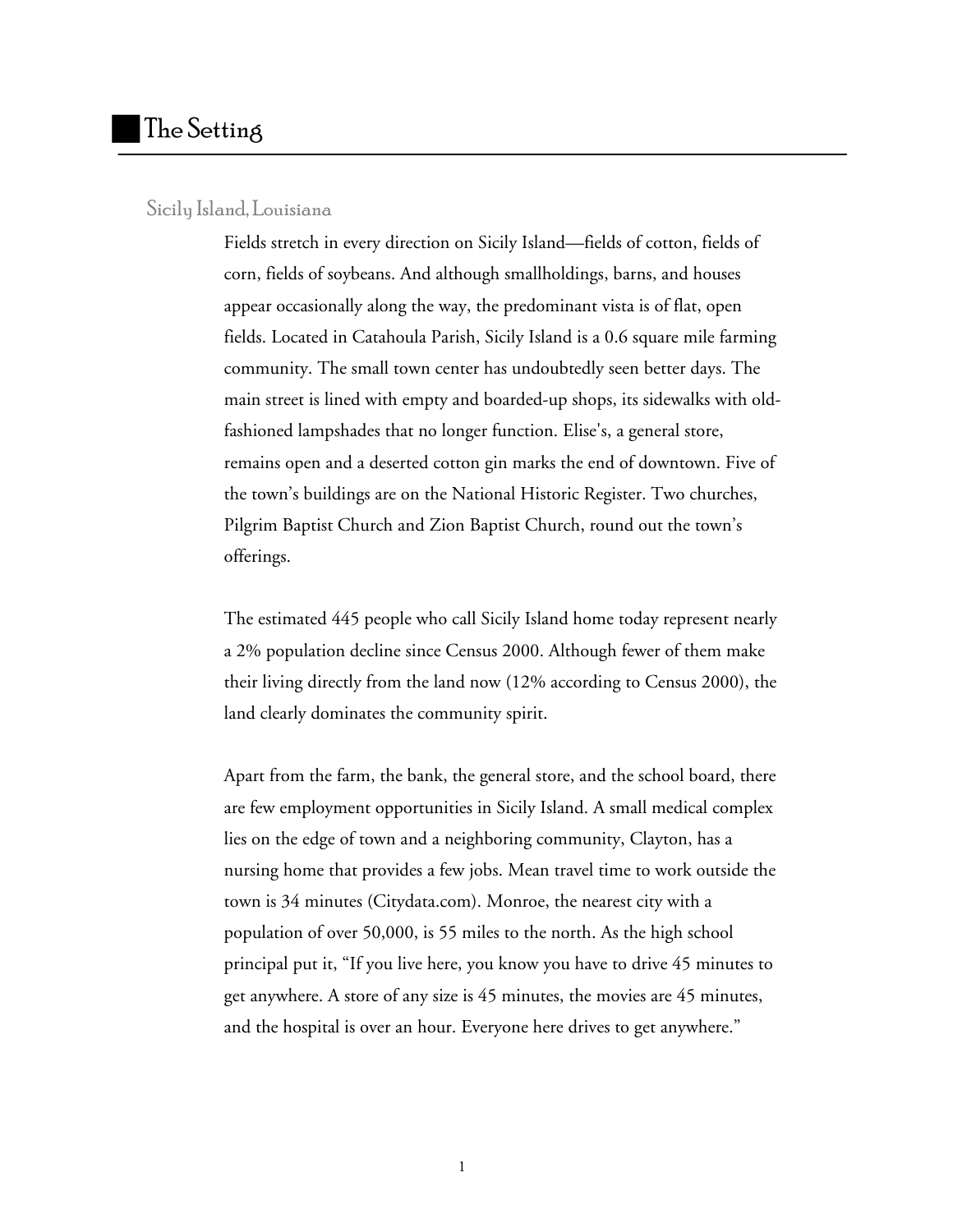Only 58% of Sicily Island's population, ages 25 or older, has a high school diploma and nearly 10% of the working age population is unemployed. The median household income of \$14,783 is significantly below the \$22,528 median for Catahoula Parish and less than half of the \$32,566 median for Louisiana (Figure 1). Only 58% of the population ages 25 or older have a high school diploma.

#### **Figure 1. Median Household Income: Sicily Island, Catahoula Parish, and Louisiana, Year 1999**



Source: US Census 2000

More than half of Sicily Island's population are people of color—54.5% African American and .9% Hispanic (Figure 2).



**Figure 2. Population by Race: Sicily Island, Catahoula Parish, and Louisiana, Year 2000** 

Source: US Census 2000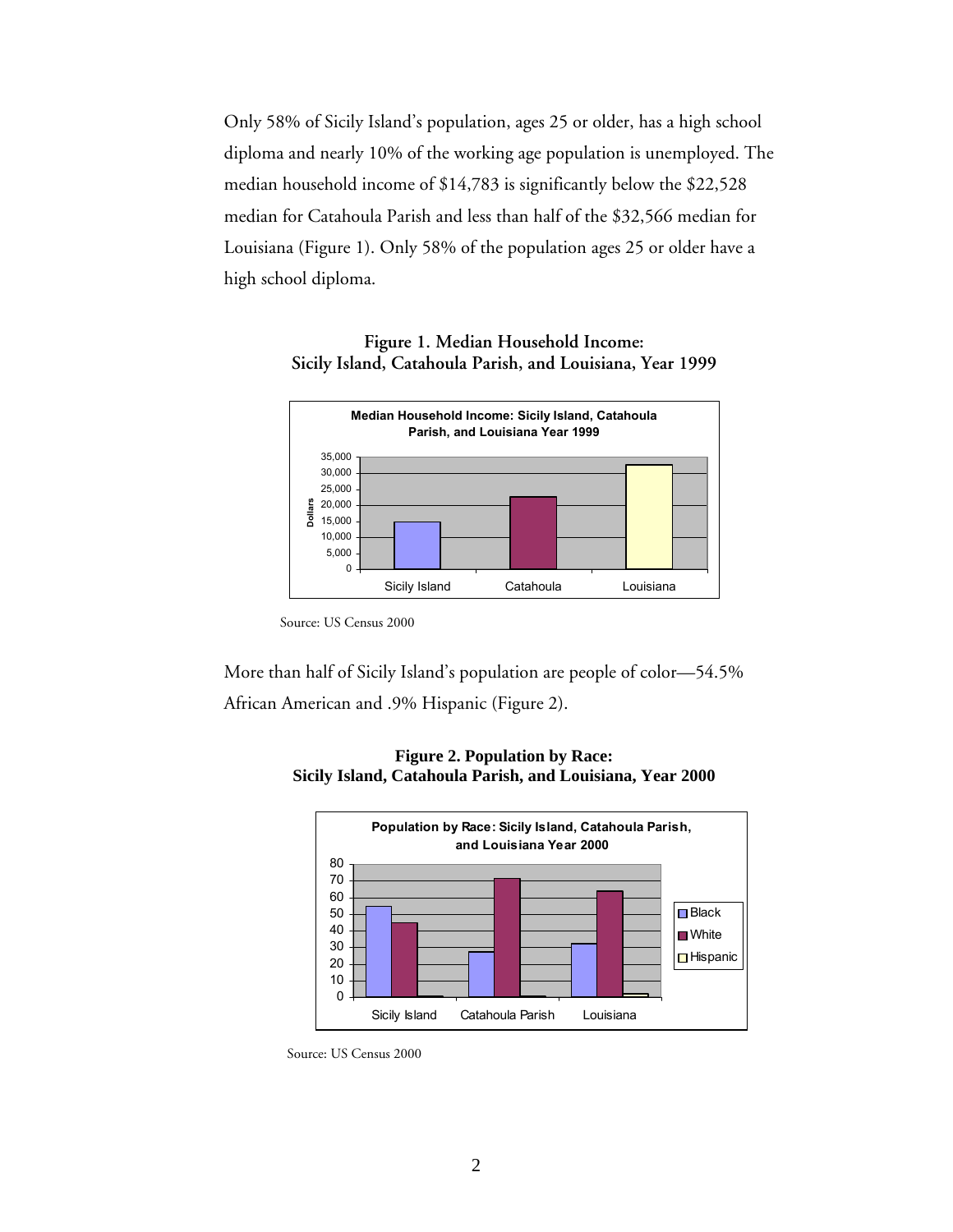Over the last eight years, one new home has been constructed in Sicily Island, at a cost of \$67,000. Significantly, the median value of owner-occupied homes in the town is \$33,000. That is 67.6% of the \$48,800 median for Catahoula Parish and only 38.8% of the \$85,000 median for the state (Figure 3). Dependence upon this small property tax base makes equity in school finance an important issue for Sicily Island.

#### **Figure 3. Value of Owner-Occupied Houses: Sicily Island, Catahoula Parish, and Louisiana, Year 2000**



Signs of better days to come are seen in the construction of a small new bank building and the newly opened Short Stop convenience store and gas station opposite it. The only road through town, Route 15, is also being repaved and widened.

#### Sicily Island Schools

Sicily Island's schools are housed in three buildings. The K-4 elementary school and the high school sit adjacent to each other in a small complex off the main road and at the end of a street of compact residential houses. The elementary school enrolls 154 students; the high school enrolls 89. Martin Junior High School, with 125 students in grades 5-8, is outside of town about two miles down the main road.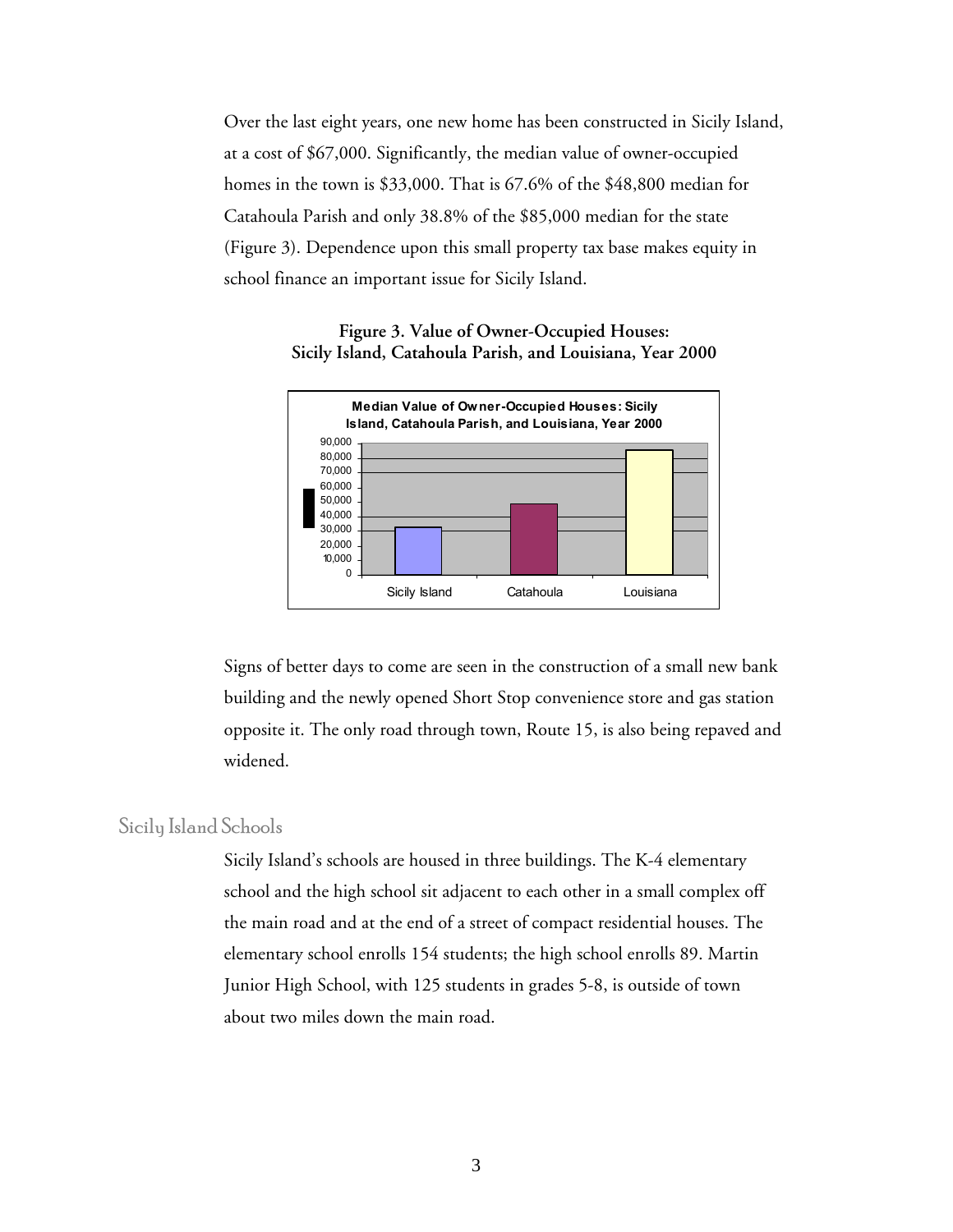Sicily Island High School is one of 10 schools making up the Catahoula Parish School District, which serves 1,811 students in grades pre-K-12. The administrative office is in the neighboring community of Harrisonburg. Superintendent Ron Lofton lives in Sicily Island and is a former Sicily Island High School teacher. The school is housed in a two-story brick building constructed in the 1930s. Originally, two identical buildings stood side-byside, one housing grades K-8 and the other the high school grades. In the 1960s, the elementary building was replaced with a one-story K-4 building; the junior high school was also constructed at that time.

Sicily Island High School is a Title I school with school-wide programming.

#### Sicily Island High School Students

Of the 89 students attending Sicily Island High School in 2003-2004, 47 were male and 42 were female. Fifty-one students (57.3%) were African American, 34 (38.2%) were Caucasian, and four (4.5%) were of Hispanic origin (Figure 4). Sixty-eight percent of students qualified for free or reduced-price lunch.

#### **Figure 4. Student Ethnicity** Sicily Island High School and Louisiana 2003-2004



| <b>Ethnicity</b>               | <b>SIHS</b> | Louisiana |
|--------------------------------|-------------|-----------|
| ■ African American             | 57.3        | 49        |
| $\blacksquare$ American Indian | 0           | 2         |
| Asian American                 | 0           | 2         |
| Hispanic                       | 4.5         | 2         |
| White                          | 38.2        | 45        |

Source: Louisiana Department of Education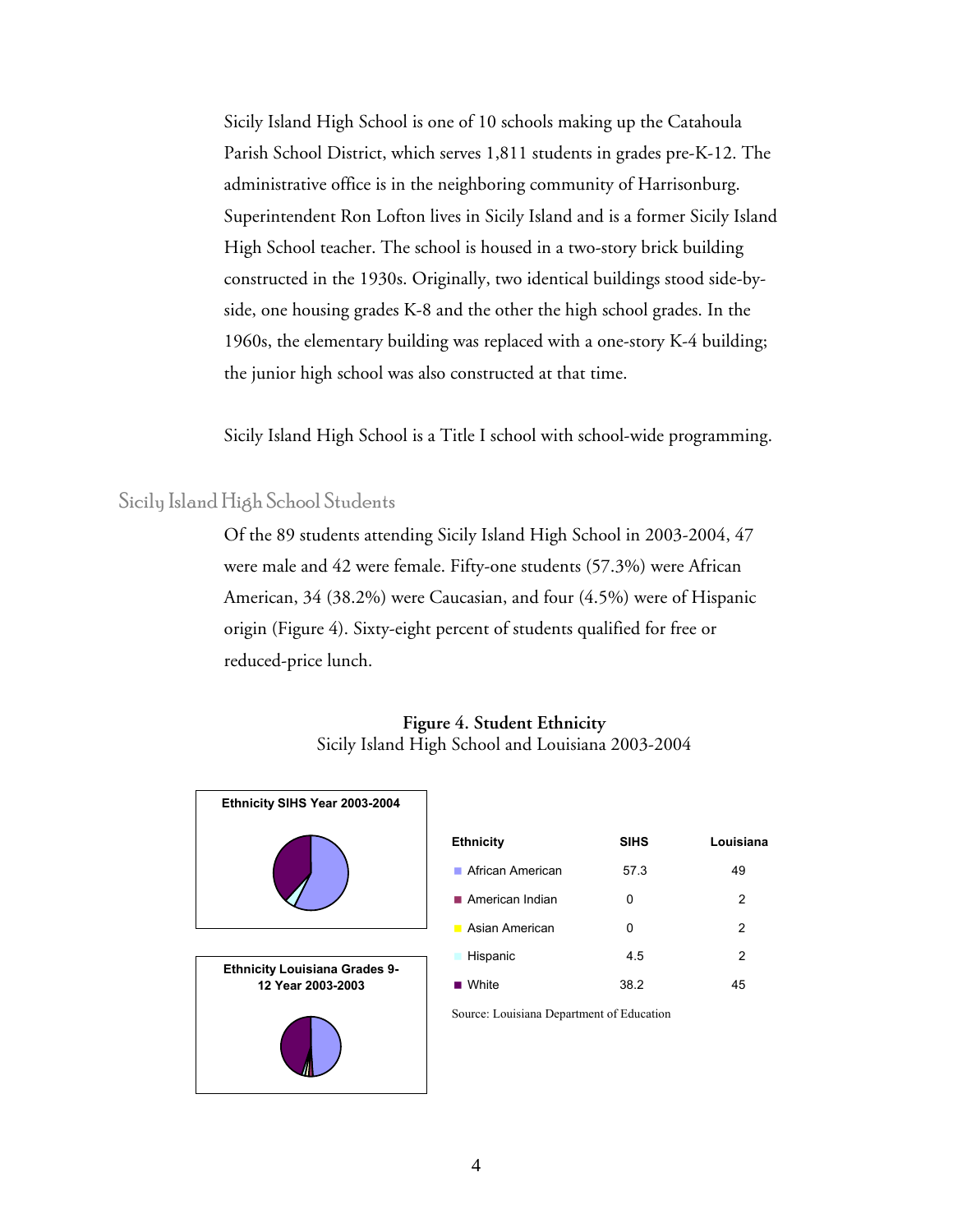In the 2002-2003 school year, the last year for which complete records were available at the time of this report, the attendance rate at Sicily Island High School was 92.5%, slightly lower than the state rate of 93.8%. Three students dropped out in the 2002-2003 school year for a 3.2% dropout rate, compared with the district average of 4.5% and state average of 4.9%.

#### Sicily Island High School Teachers and Staff

The ethnicity of the Sicily Island High School staff closely mirrors that of the community and student body. Five (55.6%) of the school's nine teachers are African American; four (44.4%) are Caucasian. The school's principal and secretary are also Caucasians. In 2002-2003, 67% of the high school teaching staff met the *No Child Left Behind* definition of highly qualified for core classes. This compares with a district average of 71% and a state average of 86%.

Catahoula Parish teachers are lower paid than teachers in neighboring parishes. District reports to the State Department of Education put the 2003- 2004 beginning salary for teachers with a bachelor's degree at \$21,758, ranking them  $65<sup>th</sup>$  among the state's 68 public school districts. More than \$10,000 separated Catahoula Parish's beginning teacher pay from that of the highest paid district in the state. With a local supplement of \$500, district salaries for all teachers with a bachelor's degree rank last among the 68 districts.

Despite the low salaries, the staff at Sicily Island High School has been stable and longstanding. Two of the nine staff members attended the school as students, as did the principal. The newest staff member has been on board for five years, the longest for 30 years. Several staff members live in the community, including the principal, and have children who are attending or have attended the school. Marguerite Krause, now in her first year as principal, taught at the school for 28 years of her 30-year teaching career.

5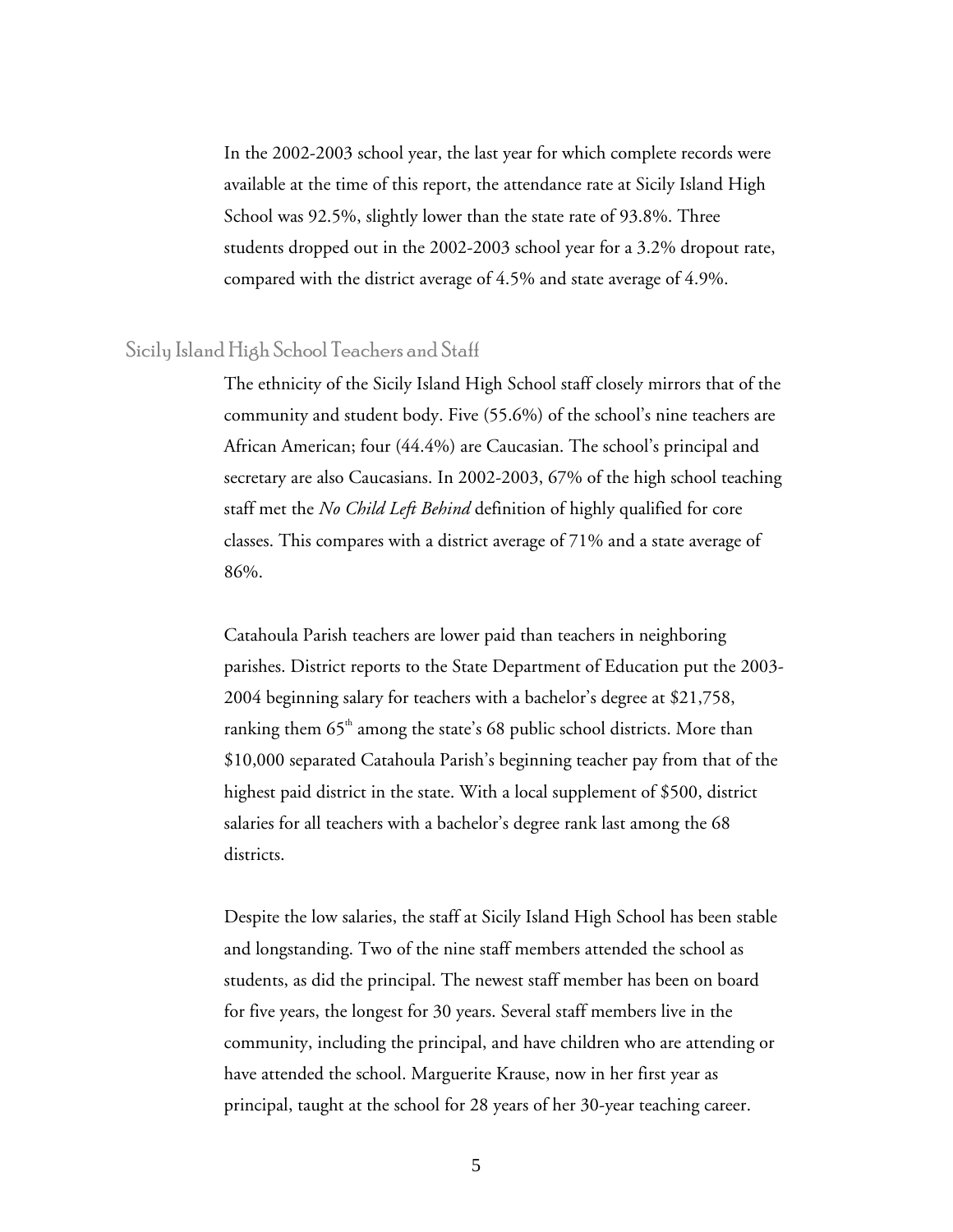When asked the reason for the success of Sicily Island High School and its students, Mrs. Krause points immediately to the staff: "The commitment and dedication of the staff are the reason for this school's successes."

#### Sicily Island Revenue

Catahoula Parish operated with a \$13,926,596 budget in school year 2002- 2003. Of that amount, 20.44% was from local sources, 62.51% from state sources, and 17.05% from federal sources. With a per pupil expenditure of \$7,212, the district spent 67.72% of its revenue on instruction and instructional support services; 27.11% on non-instructional support and operations; .77% on facilities, and 3.51% on debt service (Louisiana Department of Education Annual Financial and Statistical Report).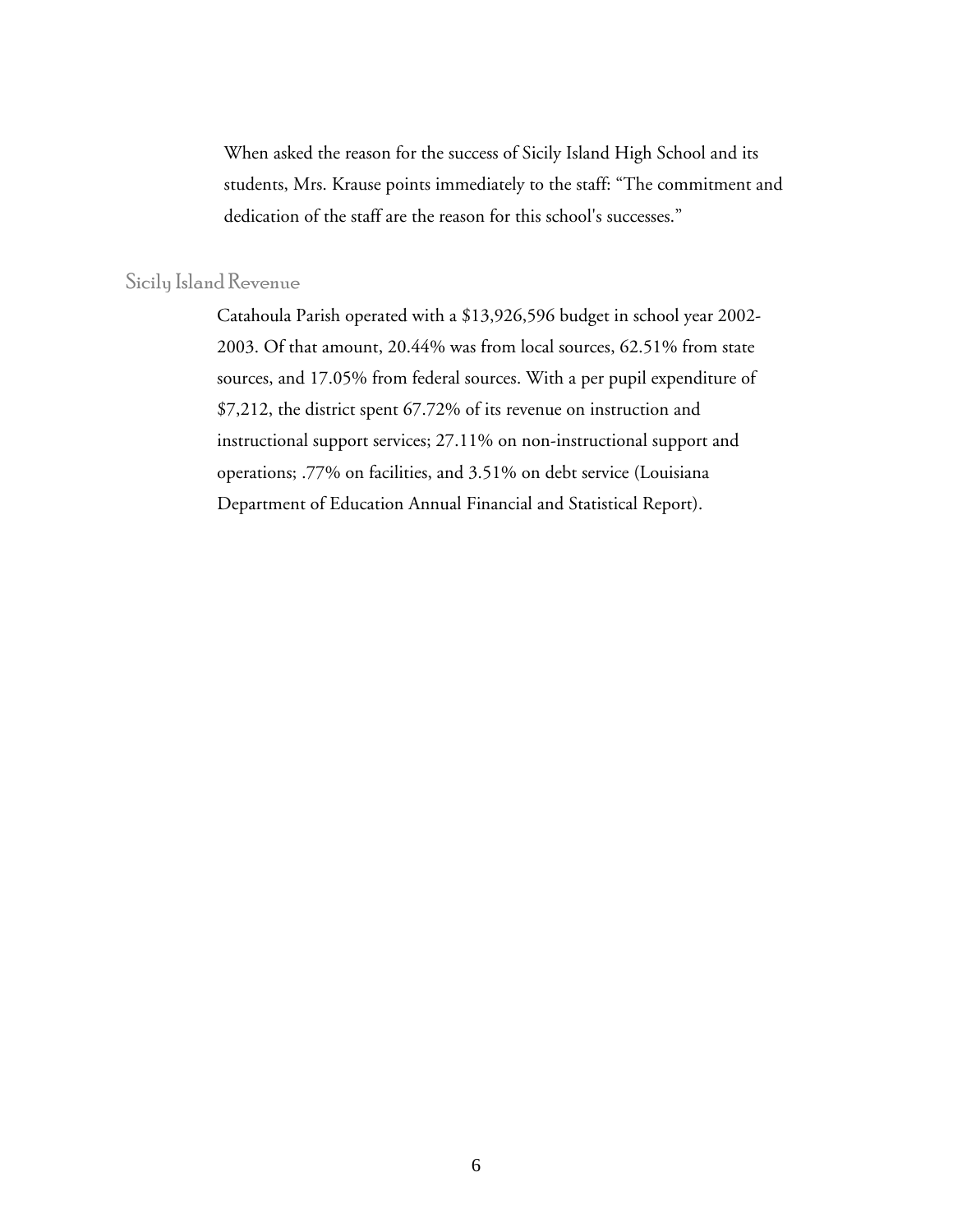When asked what led the school to embark on an improvement path, the staff and principal of Sicily Island High point first to the need to offer more to students. During the 1998 school year, the staff became ever more aware of the limited electives that their small staff could offer students. Enrollment had been slowly declining over the previous five years, the school had lost its football team, and the topic of consolidation had arisen again. But the already long bus rides (up to 1.5 hours for some children) would become untenable with further consolidation. Because of the geography of the district, its division by the Black River and lack of bridges, further consolidation within the parish would be difficult.

These events coincided with the district's acquisition of a large federal technology grant and the opportunity for teachers to work together over the summer in paid professional development activities. During their time together, learning new technology skills, the staff discussed what to do with the new hardware, materials, tools, and ideas. Out of those discussions, the notion of working together to enhance the curriculum through interdisciplinary units was born.

Now when asked how teaching and learning have changed in the school over the past three to five years, the teachers answer:

- "The interdisciplinary units did it."
- "Technology really helped us."
- "We are now more of a learning community. We learned the new technology together and we use it to teach and develop the interdisciplinary units."
- "We are more of a family now. We work together in the project room. We share so much more rather than go off in our own classrooms."
- "We talk all the time about our work and consequently we talk more about students."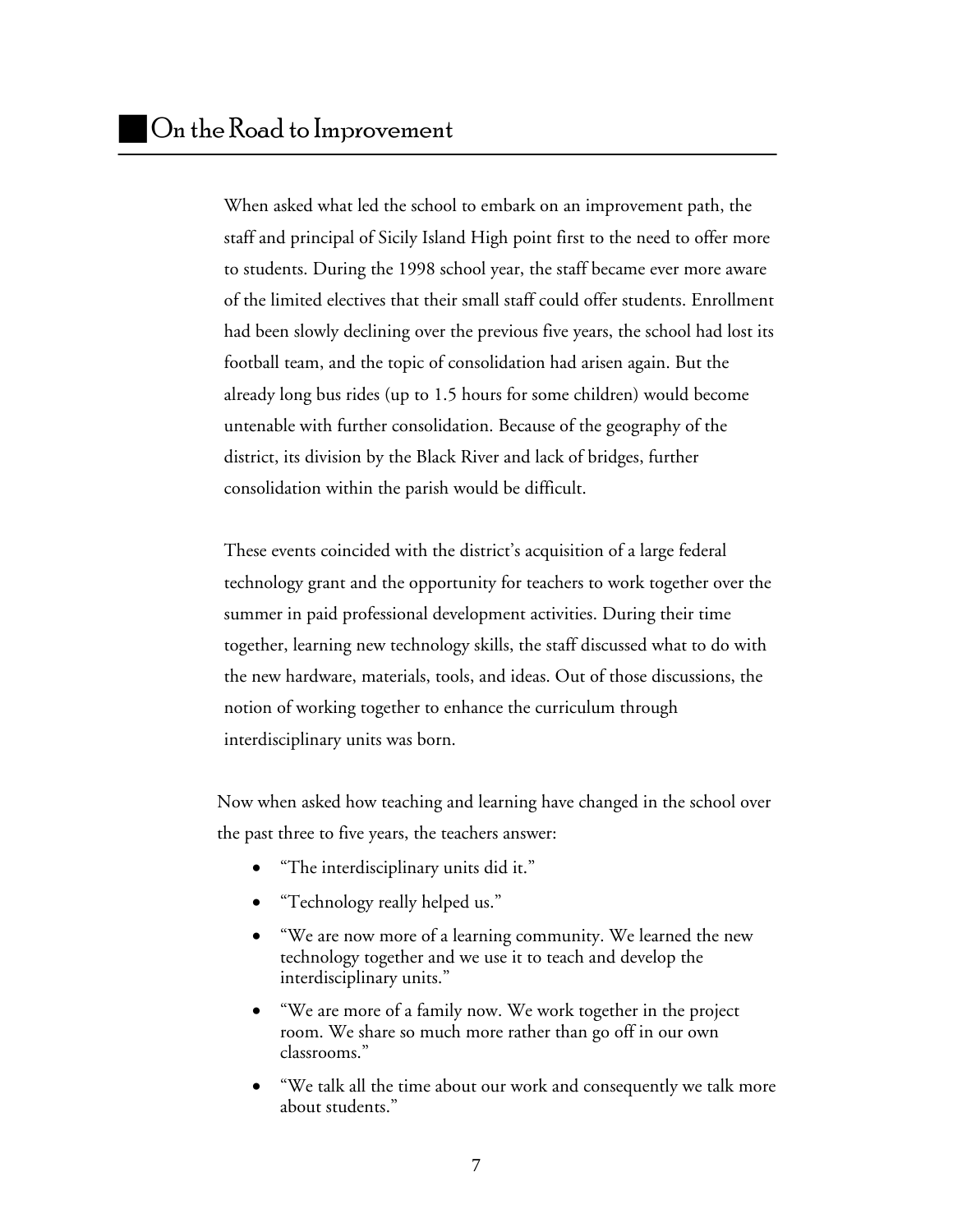• "This was a key moment for us. It changed how we function as a school and the other changes, and successes we see can all be traced back to this."

The excitement and collegiality resulting from the interdisciplinary work among teachers has spilled over into all aspects of school life. It coincided with the standards movement and the implementation of the Louisiana testing program and resulted in changes in how the staff interacted with students.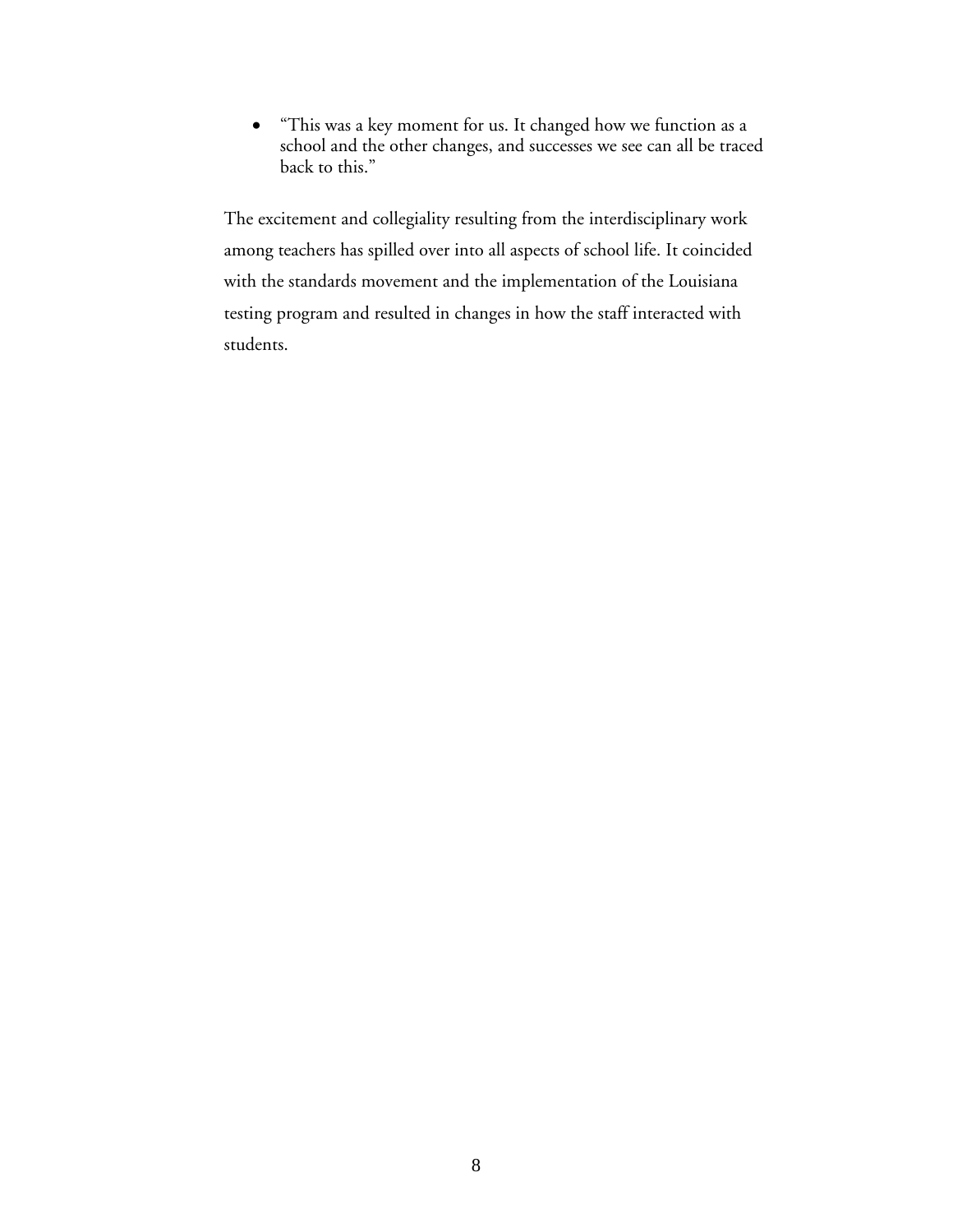The Rural Trust examined Sicily Island's improvement efforts and results through the lenses of its Principles and Indicators for Good High Schools— Curriculum and Instruction, Community Connectedness, Democratic Practice, Supporting Structures, Staffing, Facilities and Leadership (see attachment).

#### Principle One: Curriculum and Instruction

Students do sustained academic work that draws upon and contributes to the place in which they live. Content and strategies are rigorous, authentic, and expansive, engaging every student in a personalized learning environment at the highest level of his or her capabilities and preparing each child well for college, work, and citizenship.

> The school's curriculum has a dual focus: teaching the basic subjects well to prepare every student for a productive life after high school and enriching the curriculum through opportunities offered by interdisciplinary units. In both areas, the staff works as a team, wearing multiple hats and emphasizing each other's strengths.

> Preparation for life after school is an often-discussed topic at Sicily Island High School. From their "early stages of interest" inventories in the  $8<sup>th</sup>$  grade, students are frequently asked to think hard about what they would like to do and are then helped to design a program to accomplish their goals. All students are offered job-shadowing experiences early in high school. In the spring of the  $9<sup>th</sup>$  grade year, job shadowing takes place in Sicily Island and neighboring communities. Students shadow employees of the bank, nursing home, medical center, Sheriff's Department, and school offices. A program offered in the  $9<sup>th</sup>$  and  $10<sup>th</sup>$  grades, called "A Heck of A Summer," places students in summer jobs for 6-8 weeks in a field in which they are interested. Many of them are pursuing careers related to that experience.

> All of the career planning seems to be realistically geared to student abilities. Students are encouraged to have goals and to reach for them, but the goals set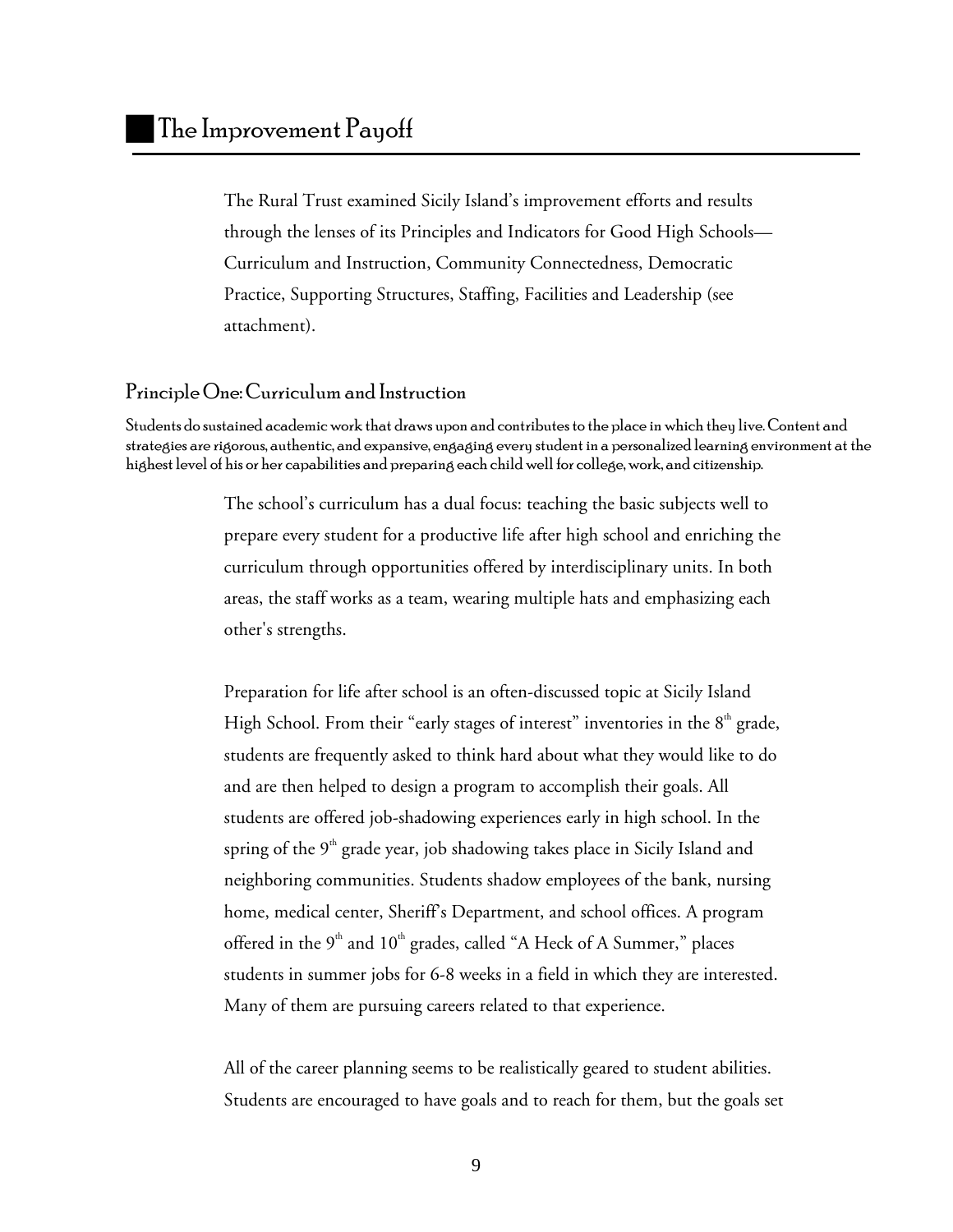are realistic and attainable. There is not so much encouragement to "reach for the stars" with no path to get there but rather confirmation that, for example, "nursing would be a good choice for you and here's what you should do to become a nurse."

The nine seniors graduating in 2004 all had clear goals. Two planned to join the military, one planned to attend a Louisiana school to study elementary education, and two planned to attend a technical school to learn welding. Gas welding for oil companies is a lucrative occupation of high interest to Sicily Island students. The school's welding program is very popular and enrolls equal numbers of boys and girls. One student was going to school to become a nurse's aide, one to the University of Louisiana at Monroe to a four-year program in accounting, and one to work on his family's 600-acre farm, mostly devoted to soybeans. Finally, one was taking a job for the local cable company.

Seniors reported feeling excited and prepared for the next step in their lives and said they owed a lot to their teachers who expected the best of them and pushed them. They clearly did not want to disappoint their teachers.

Over the past five years, approximately 88% of Sicily Island's graduates have enrolled in further education. In all but two cases, excluding those students who joined the military, these students have pursued further studies within the state. Public higher education institutions within Louisiana offer tuition-free education to students who maintain appropriate standards. This is a big incentive to the Sicily Island students, most of whom could not afford further education without this support.

The hallmarks of the collaborative work among the staff are the two annual whole-school interdisciplinary projects. This strength was borne of adversity. Recognizing the school's inability to offer the courses or electives of larger high schools, the staff decided to adopt a middle school teaching approach.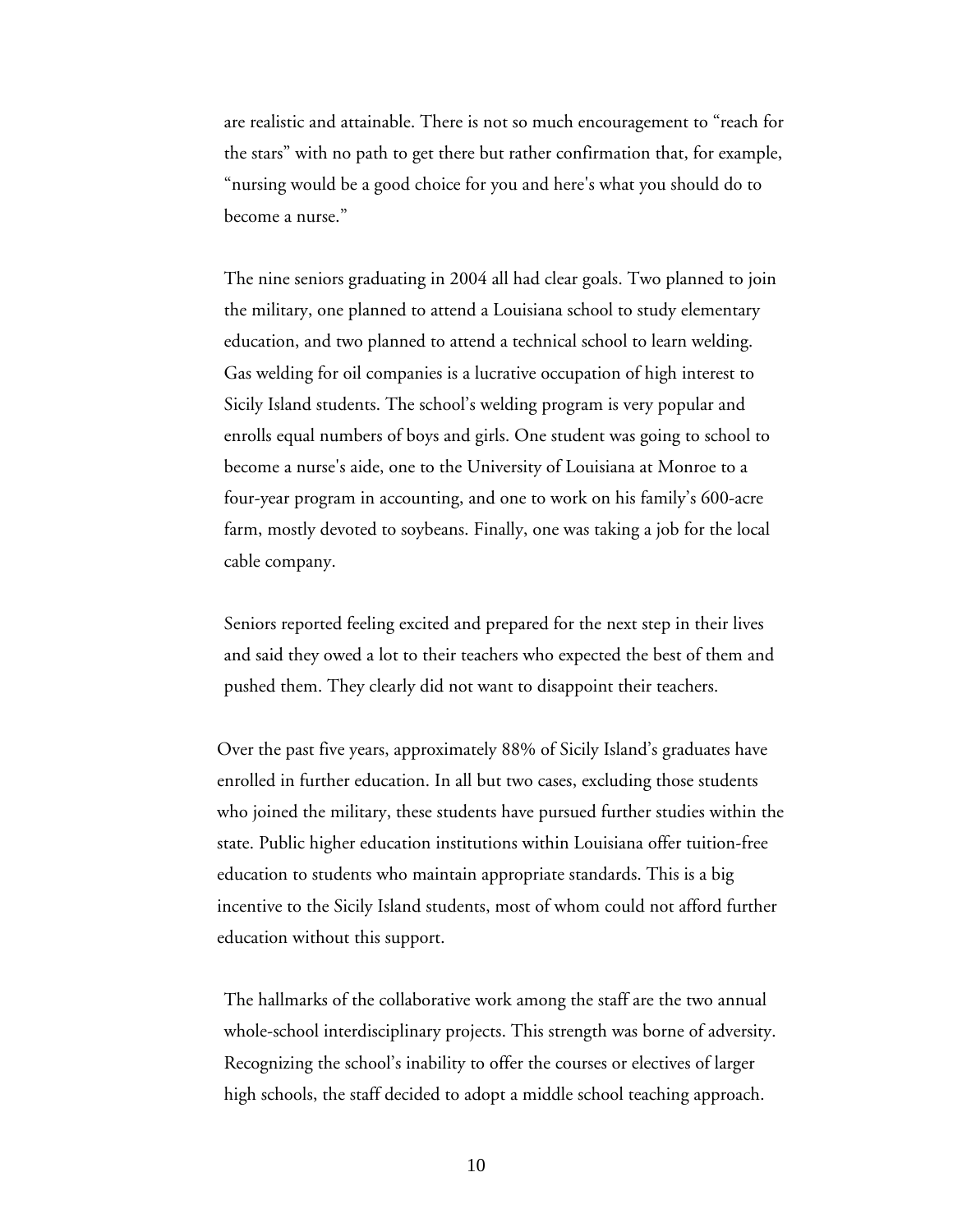For the past four years, the staff has offered two interdisciplinary projects a year to the full student body. This requires a lot of work, as all four grades participate. Consequently, units of study cannot be repeated year after year.

The staff uses the interdisciplinary units as incentives for students also. One unit offers a culminating field trip for the entire student body. The other unit offers a culminating trip for students selected on the basis of performance, improvement, or conduct. The whole-school trip has typically been related to a topic with a local focus. For example, "They Dared to Dream," a study of the Civil Rights Era, resulted in a trip to various sites in Mississippi. Another unit, focusing on the U.S. Constitution, climaxed with a trip to Washington, DC, for the 60% of the student body chosen by staff on the basis of performance or conduct. Both the local and more ambitious trips are taken towards the end of the school year, in March, April, or May.

Developing and teaching these units has brought the staff together. It has also inspired the students, engaged them in multiage groups for one period of each day, and motivated the parents and community. Usually some fundraising is necessary and these events, initiated by the staff, bring the whole community together to work toward a common goal. Consolidated Federal Programs funds are used extensively for these units.

While core classes are fairly traditional, teachers offer an array of opportunities within them. The family and consumer science classes offer several service-learning opportunities each year and the teacher coordinates the job shadowing experiences. Agricultural Sciences has an agriculture component, but departmental course offerings also vary from small engine repair for local community members to woodworking and welding (a student recently won a state level welding championship). The English, social studies, science, and mathematics courses provide the basics and try to challenge each student; however, there is a notable lack of higher-level courses. No advanced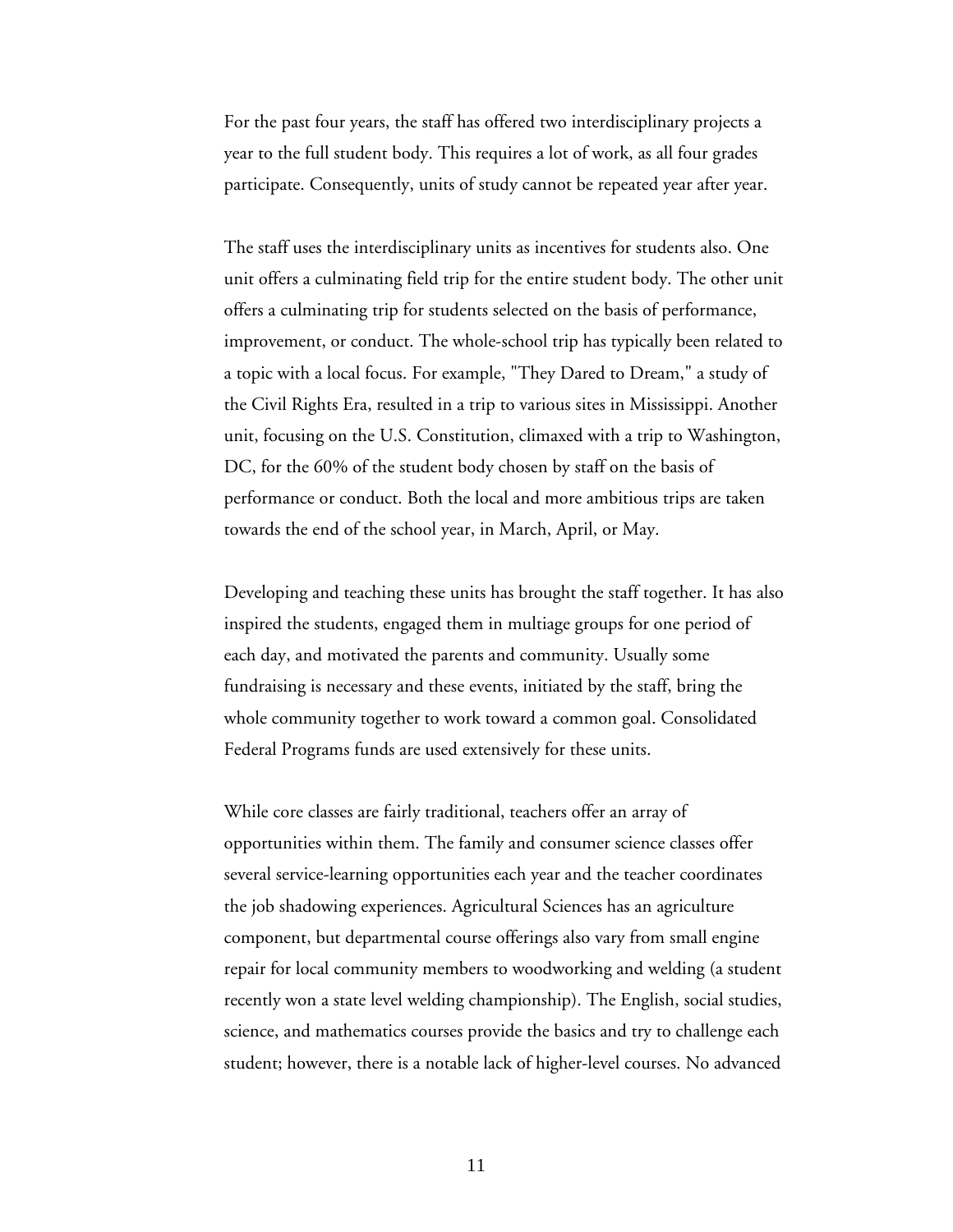placement classes are offered locally or via distance, and calculus was not being offered in the current school year.

Students reported that teachers use varied approaches to teaching and learning, including project-based work, hands-on learning, and small group work, as well as individual work and lecture. Inquiry, investigation, and problem-solving regularly take place.

Classes at Sicily Island last 65 minutes; the day has six class periods and 390 instructional minutes. The school day starts promptly at 8:00 a.m. and ends at 3:00 p.m. The instructional year is 176.5 days and school runs from mid-August to the end of May. Clearly the school has limitations in terms of offerings, but every effort is being made both to teach the basics well and to provide as varied an experience for students as is feasible. The interdisciplinary experiences fill a big gap here and provide opportunities students would otherwise not have.

The school clearly places a priority on preparing for and doing well on highstakes tests. Teachers work individually with students to address areas of weakness. Students buy into the testing preparation and take it seriously. They know how they scored the previous year and what they need to improve on, and they have goals in mind. Teachers agree to work on specific issues in class that are common areas of weakness. For example, all teachers have agreed to address vocabulary in their classes and all of them include a five-minute vocabulary section in their classes every day.

The school improvement efforts show in student test scores. Test results on the Louisiana accountability system are available for high schools since 2000. Each school receives a School Performance Score (SPS). The SPS score for Sicily Island students, including regular and special education students, has consistently been above the state baseline (Figure 5).

12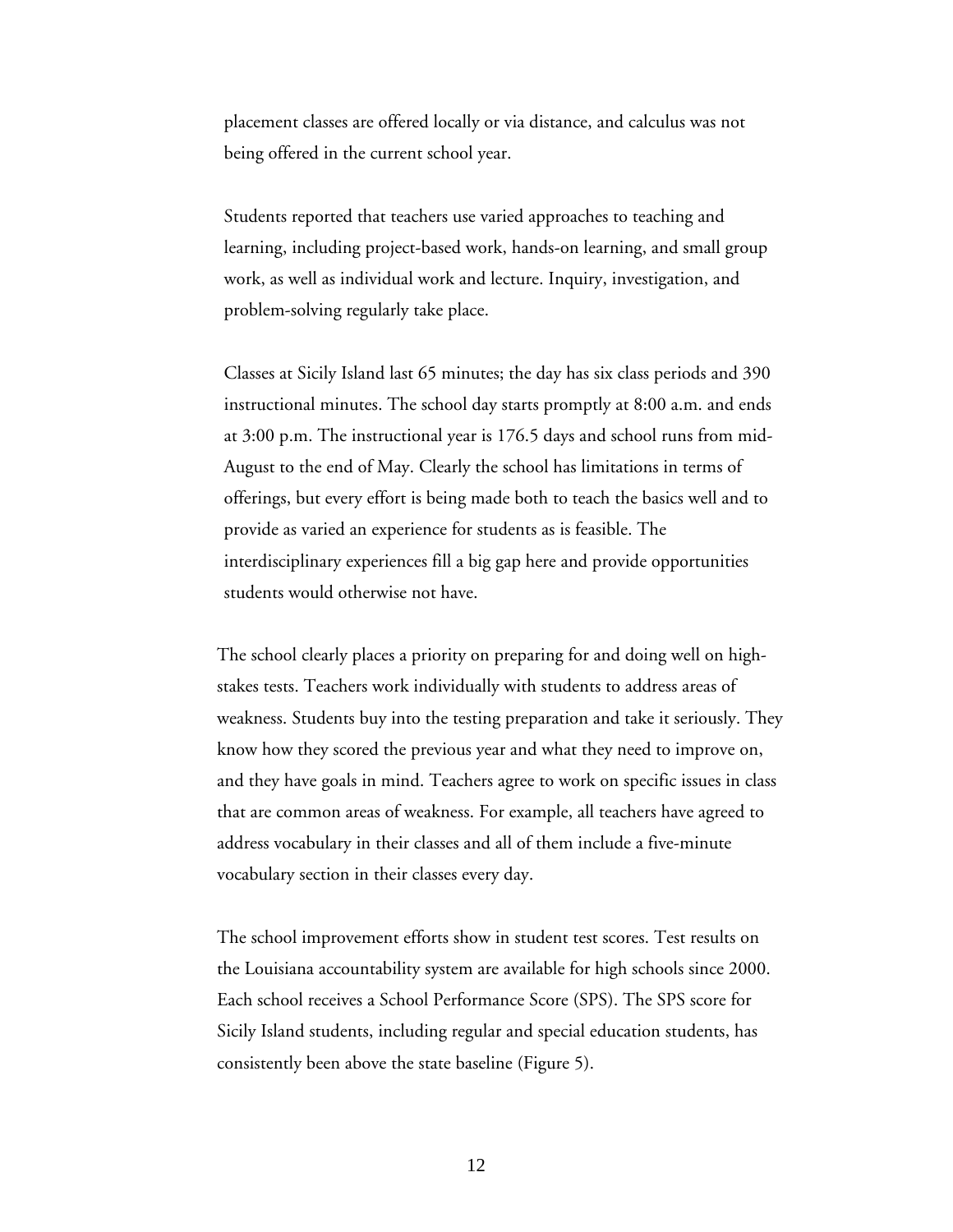



Source: Louisiana Department of Education School Accountability Report Card for Principals

These results put Sicily Island in the category of "Academically Above the Sate Average." In 2000, the scores were for language arts and mathematics. In 2001 and 2002, the testing included language arts, mathematics, science, and social studies.

Under *No Child Left Behind* provisions, Sicily Island High School made Adequate Yearly Progress in 2002-2003 in all categories and is not categorized as in need of school improvement. While the state testing system is taken seriously, assessment strategies in regular courses run the gamut and effort is made to assess each student individually. Reports go to parents every six weeks.

#### Principle Two: Community Connectedness

The school is situated and structured so it is connected to the community on multiple levels. The school and community actively collaborate to make the local place a good one in which to learn, work, live, and play.

> While good examples of community connectedness were apparent, they were very traditional in nature. The school building is only sporadically used by outside groups. While outreach takes place to parents and families, it only reaches the wider community during the service opportunities offered by Family and Consumer Science classes and by the same staff members' job shadowing experiences and job placement work. There was no evidence of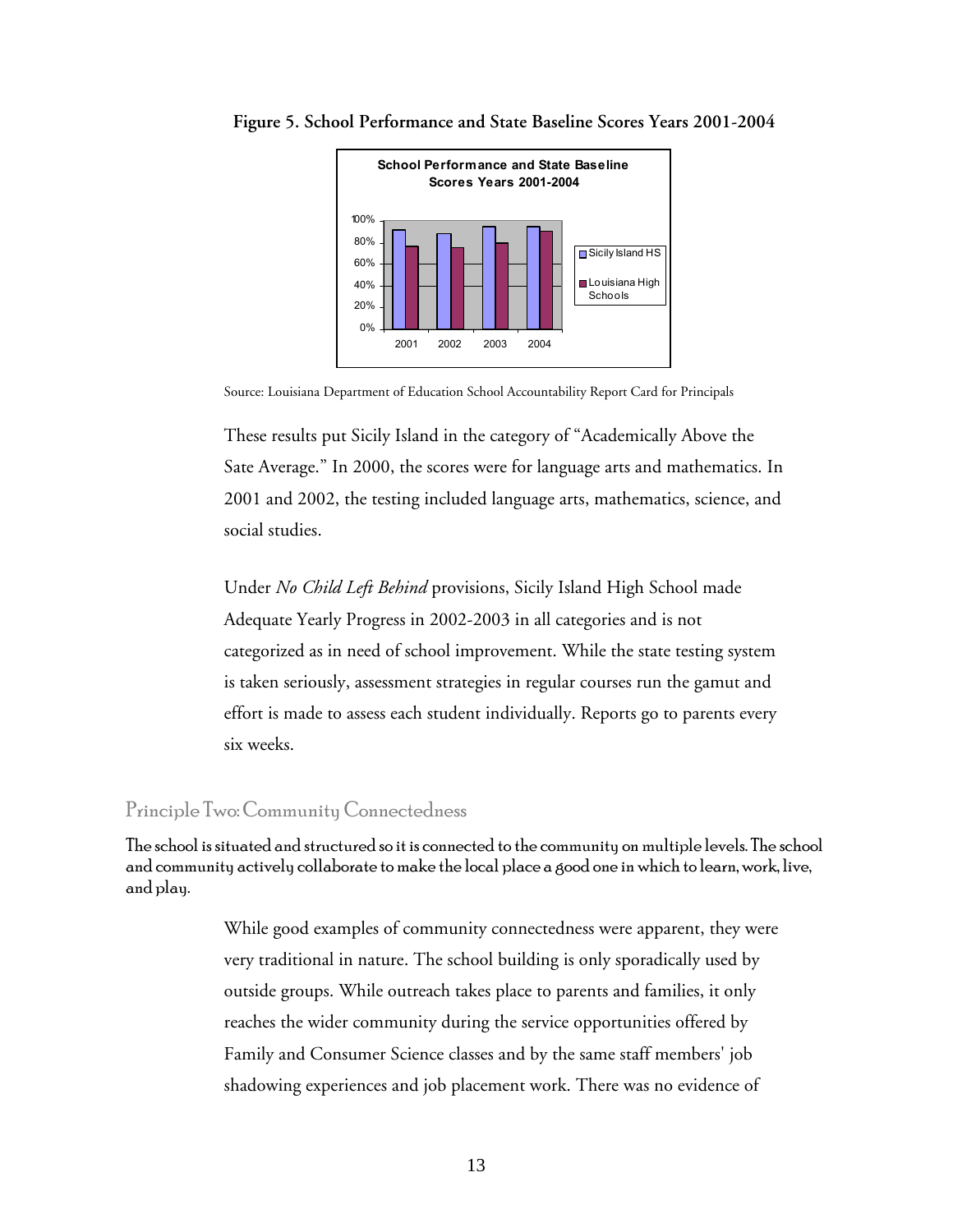community needs or interests being used by the school in the curriculum, clubs, or after-school programming.

"Parents in Education" (PIE) programs do, however, play a big role in the school. Several times a year, parents are invited to "PIE nights." These events offer parent programming and a chance to share school information along with homemade pie, baked and served by the staff. Each teacher bakes and brings at least five pies! They seem to be a regular social event and are very well attended by 80-90% of parents. The last PIE night featured Miss Louisiana. Principal Krause claims food and entertainment are the key to PIE night's success. Parent conferences have an attendance rate of more than 90%.

#### Principle Three: Democratic Practice

Schools mirror the democratic values they seek to instill. All stakeholders' voices are heard, validated, and honored in the decision-making processes affecting them.

> Due to the size of the school, everyone is considered important. Everyone is needed to put on the play, to fundraise for trips, to have viable sports teams, and pretty much to accomplish anything at the school. Consequently, all children are valued and supported to be their best.

Race does not seem to be a dividing issue among students or staff. The racial balance of the school is fairly even with approximately 68% of students being children of color. When asked about racial issues, students commented, "This is not a factor here" and "We need everyone's contribution to make things happen around here."

There were few examples of student voice playing a large role in the school. Teachers make the curriculum decisions, including those related to the interdisciplinary units. Students seemed surprised by questions about how they impacted curriculum, discipline, or issues in the school. "The teachers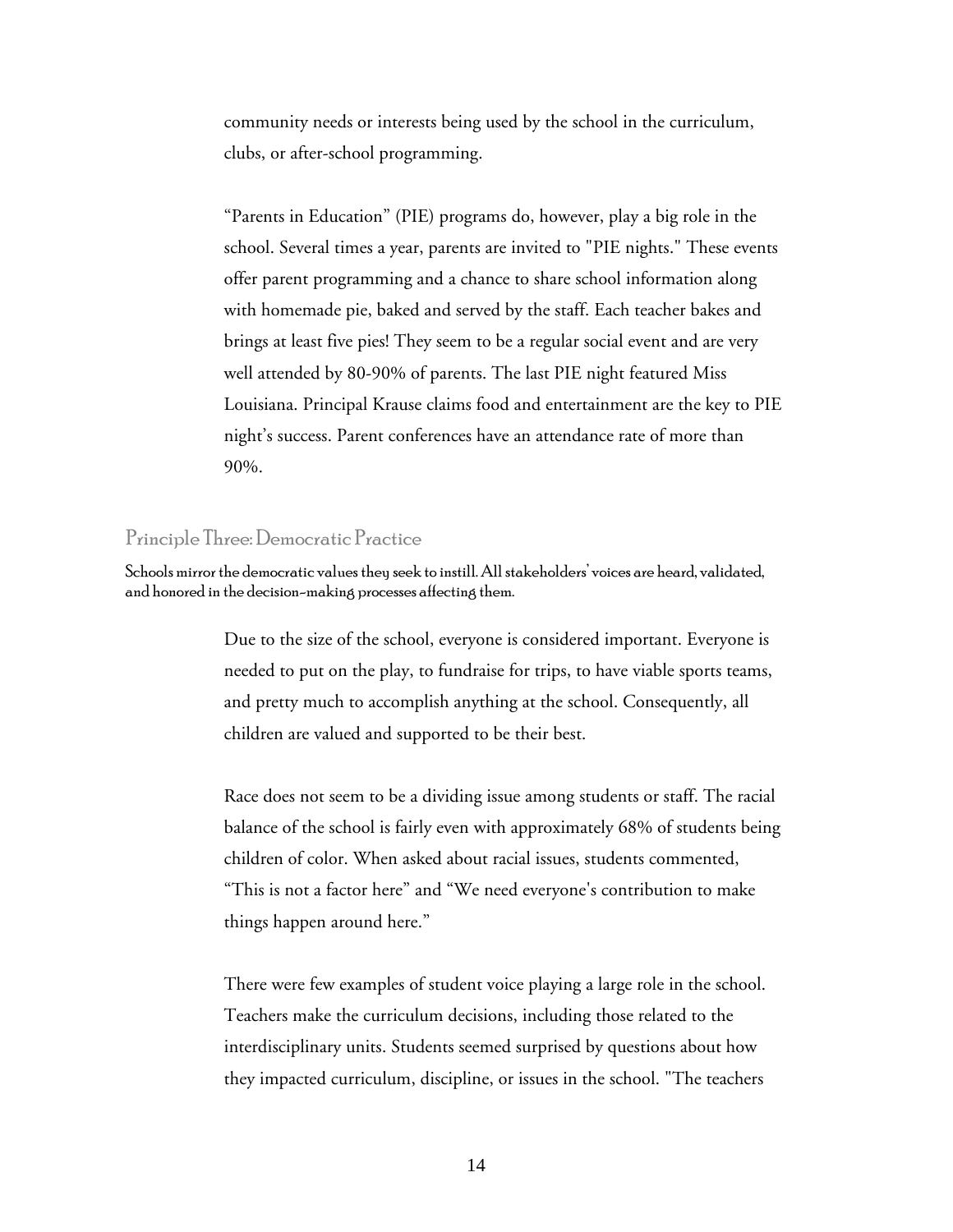decide that," was the common response. Even co-curricular offerings seemed to be geared to some degree to teacher interests and talents. When asked, "How do students make changes in the school?" students seemed at a loss to answer. They talked about circulating a petition to get more sports offerings back and presenting the petition to the principal. To a large degree, they seemed to defer to the adults. When asked, "What if you wanted to change the rules concerning the stairwells?" they shook their heads and it seemed clear that certain topics where off limits.

#### Principle Four: Supporting Structures

School policies, calendars, and resources are arranged to maximize community involvement, ensure student academic success, and provide teachers with the means to succeed.

> The staff's ability to work collaboratively to meet individual student needs is an obvious strength of the school. The school does not have a guidance counselor, so each teacher takes on that role. As a team, teachers assign each student to an advisor who is the best teacher "match" for that student. Each teacher, usually acting as mentor as well, advises eight to ten students across the grade span (i.e., two or three students at each grade level). Assignments are not made until the second semester of the students'  $9<sup>th</sup>$  grade year, after the staff as a whole has gotten to know all of the freshmen.

This advisor role is of particular importance at testing time. From January until the state test in April, the school offers individual tutoring to every student. Teachers stay at school Monday-Thursday until 6:00 p.m. for tutoring sessions; sessions are also offered on Saturdays and Sundays and are available for all students, not just the low performers. One student pointed out, "We all need to do our best on these tests." Another student said, "I wouldn't feel I was doing my best if I scored at the mastery level when I knew with some more effort I could have been in advanced." Breakfast is served free to all students during the testing weeks.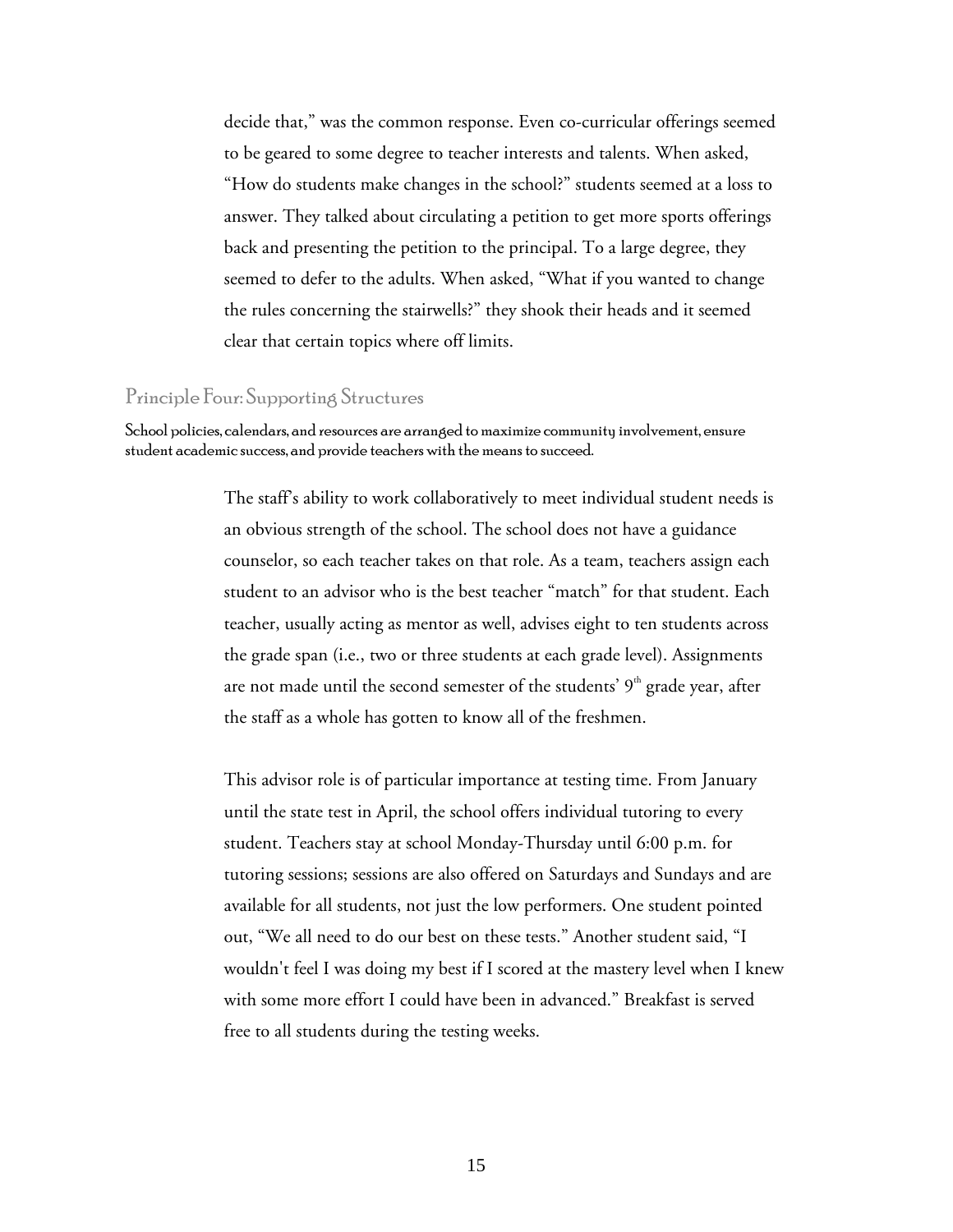The personalized approach to help students do their best, regardless of their academic level, is clear around the testing mandates but it does not begin or stop there. In the final semester of  $8<sup>th</sup>$  grade, the high school staff meets individually with incoming freshmen. They discuss with the students their schooling experience to date, inventory their strengths and weaknesses, and help them choose a course schedule and explore possible career paths. This conversation begins to prepare the student for high school. It also changes the dynamics of the teacher-student relationship and sets the stage for the students being treated as individuals with interests and learning goals that the teachers value. These conversations are shared with the whole staff and thus the teachers begin to know the incoming freshman class. This investment of individual time pays dividends as the new class enters the high school.

These early conversations also set the tone for the guidance relationships, which develop later. 'Making the best of yourself' and 'being your own best person' were themes constantly echoed in conversations with both staff and students. As one student put it, "We know we come from a poor place with fewer opportunities than other places. We know we really have to work hard to do our best, so when we leave we will not be disadvantaged. The teachers here at Sicily Island help us be our best. They really want us to be successful."

You can't get lost at Sicily Island. No one is written off or left to drift. Everyone is expected to do his or her best and to leave school with a clear, realistic, and attainable goal.

Parents are included in any discipline issues. Several students reported that if a teacher noticed any changes in a student's behavior or had problems with a student, parents would be called and involved right away. Praise and prevention also play a large role in the absence of discipline issues. All teachers regularly use praise notes called "tiger notes" after the school mascot. Teachers reported sending 3-5 notes a week home to parents praising students for academic or other reasons. Several students spoke of the staff as friends and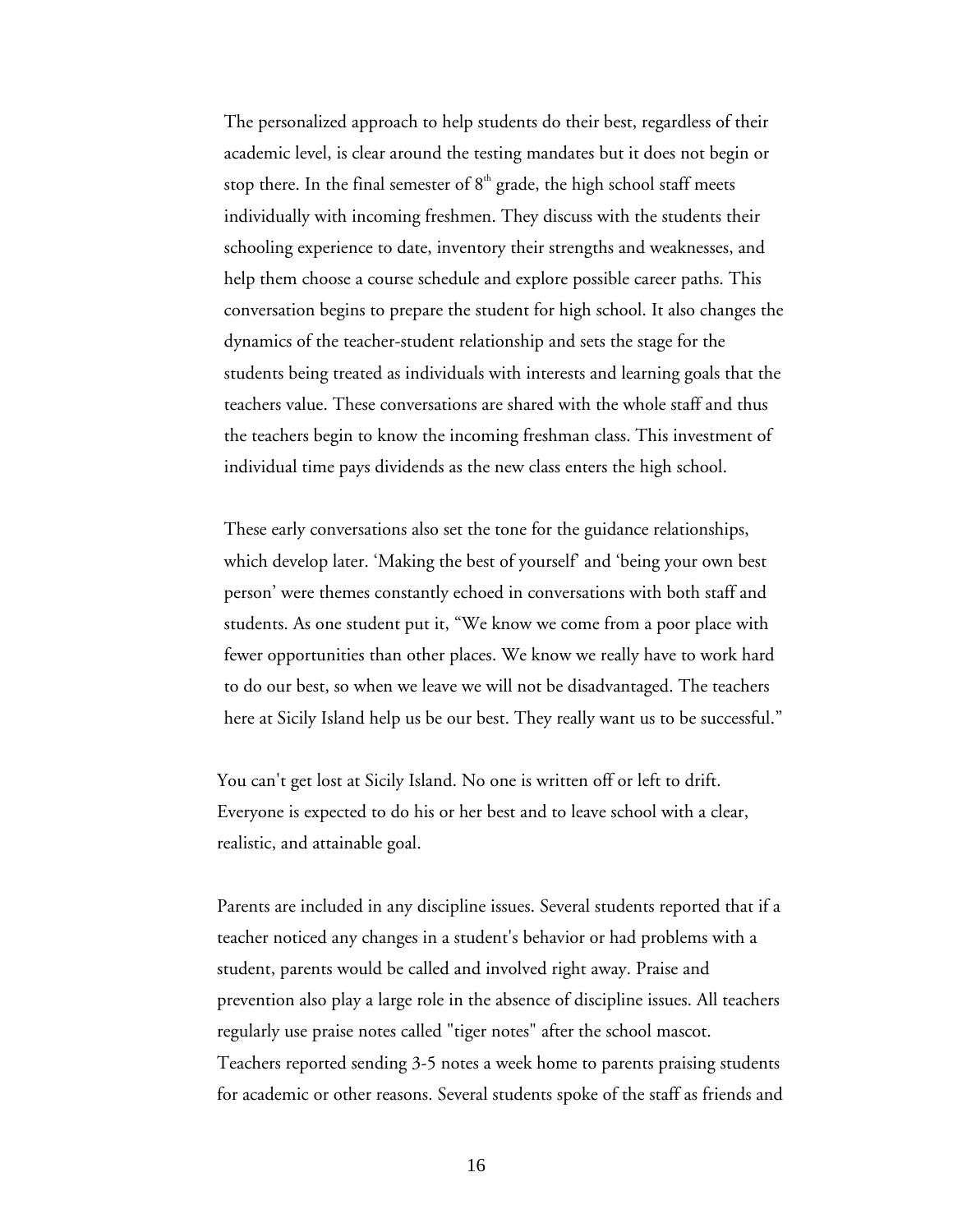mentioned they liked to "hang out" with the teachers on weekends. The teachers in this small school clearly play very important and pivotal roles in the lives of their students.

The close relationship between students and adults in the school undoubtedly impacts the school's attendance and dropout rates. The school's 10-year goal for attendance is 93.0% and the 10-year goal for dropouts is 7.0%. The school scores are as follows:

| 2000 Attendance 93.2 % | Dropout 8.5%; number of dropouts 7 |
|------------------------|------------------------------------|
| 2001 Attendance 92.1%  | Dropout 2.8%; number of dropouts 3 |
| 2002 Attendance 92.5%  | Dropout 3.2%; number of dropouts 3 |

#### Principle Five: Staffing

School staffing resources are adequate; staff is competent, caring, and aligned to meet stated goals.

Many of Sicily Island's teachers fill multiple roles. Mr. Shavers, for example, coaches after-school sports, but he also teaches social studies to all four grades, advises 10 students, and maintains the small school library. Additionally, he shares responsibility for school technology with another staff member. A key player in the school trips, Coach Shavers puts in countless hours beyond the regular school day.

Currently, Sicily Island has nine full-time staff members. Most of them have equally demanding and diverse schedules as Coach Shavers. Additionally, a full-time principal and several district employees work in multiple schools part-time. The core staff teaches the following subjects: family and consumer sciences, technology and business, agricultural sciences, English, social studies, mathematics, special education, physics, and physical sciences. The special education teacher currently works with five students. Part-time staff includes a school nurse, a gifted and talented teacher who currently works with two students, and the Spanish teacher. At present, Sicily Island does not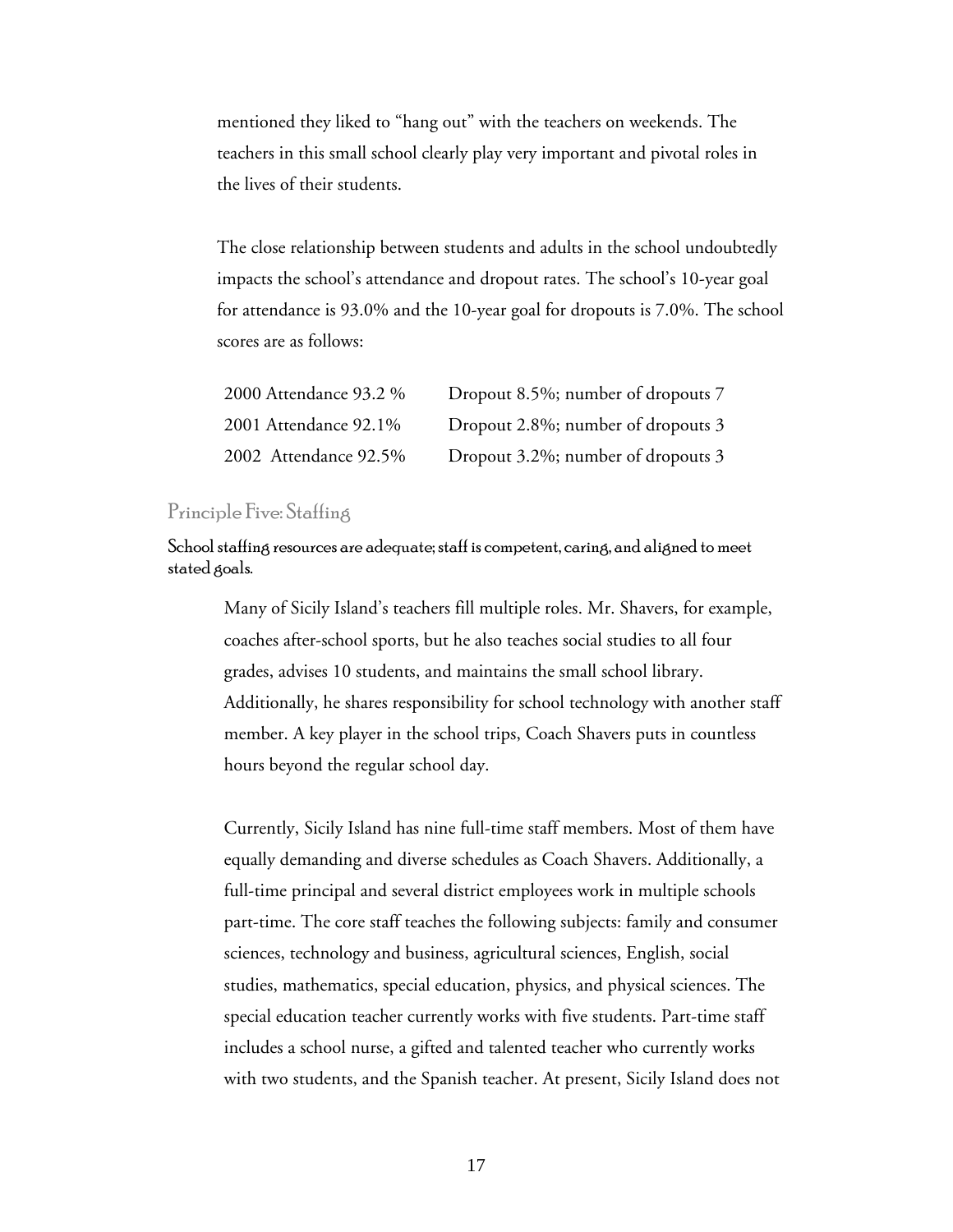have teachers or offer programs for music, art, library, or physical education. The staff compensates by offering opportunities for art within other classes. For example, students design and assemble all the bulletin boards in the school. A part-time staff member shared with another district school offers physical education biannually. Several after-school programs offer musical experiences, but students wishing to learn an instrument must take private lessons. All staff members participate in after-school clubs or coach sports.

#### Principle Six: Facilities

Facilities are clean, safe, orderly and well equipped to support rigorous academic goals, co-curricular activities, and community connectedness.

The high school building sits squat and square with a central entrance and square-shaped classrooms on both sides of a wide central hallway. Two staircases reach the second floor, which has a similar floor plan. Boys and girls have separate stairwells and lockers at the top and bottom of the stairs. This system of separation is a long-standing "tradition" at Sicily Island and both staff and students seem comfortable with it. The building has adequate space for classes and small group work for the current student body. Adjacent to the teachers room is a large "project room" used by both staff and students. The room contains several computers, a multimedia set up, and a wall of bookcases with professional books, curricular documents, and binders holding the interdisciplinary units studied.

The facility is well-maintained, painted, and generally orderly inside. Outside are playing fields to the side and several other buildings, which are shared with the elementary school. Both schools share a freestanding gymnasium and a food service facility. The high school also has a small freestanding agriculture program building.

Technology has played an important role in the school in recent years. A large federal technology grant helped the school to acquire sufficient new technology and the professional development to accompany it. The school is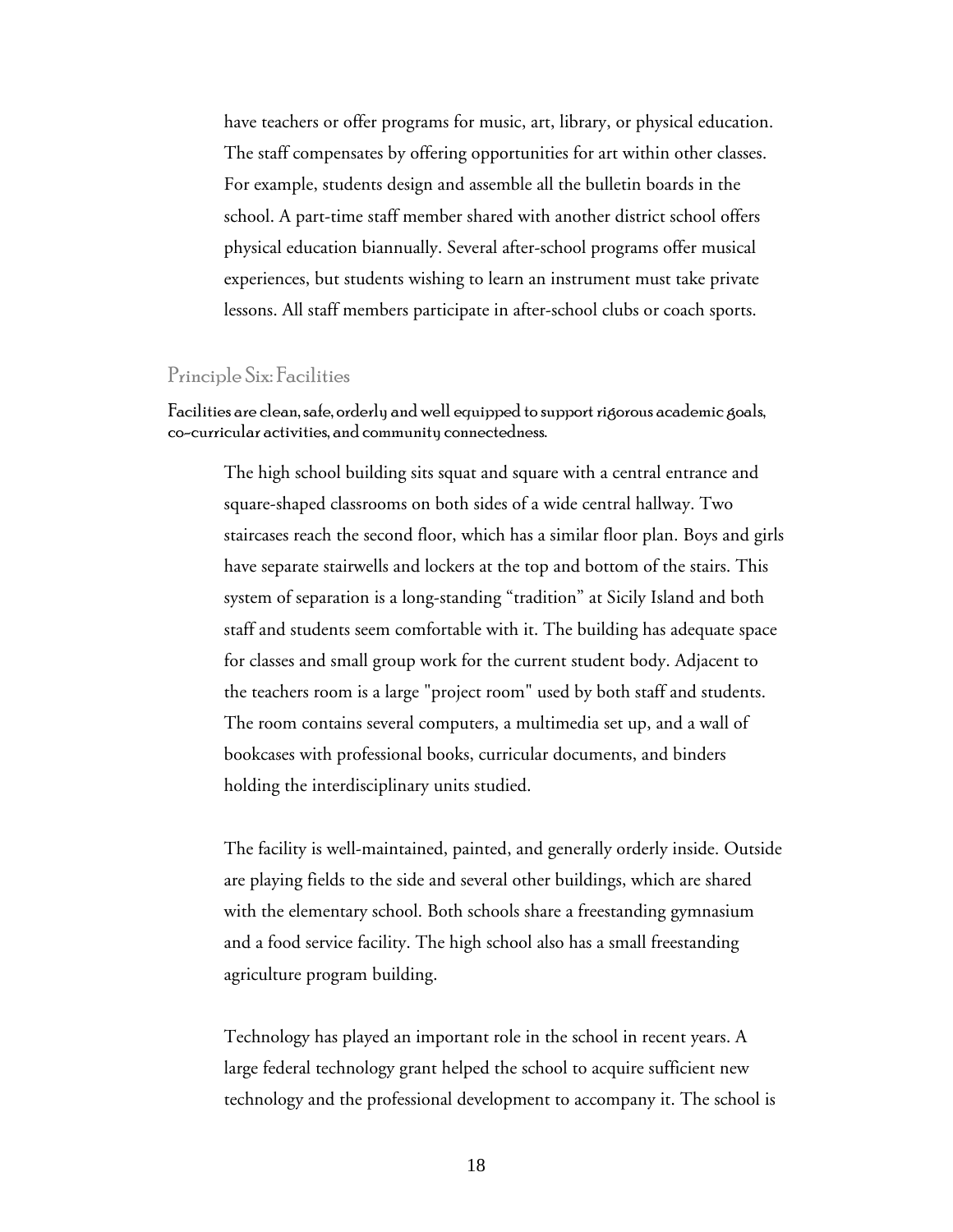networked and has high speed Internet access. The district has systems for internal communications and recordkeeping. Multimedia projection equipment is available and students do not have to compete to get access to the tools available. The small library has a computerized system. Technology tools are integrated into many classes and students are expected to use them to produce final papers, PowerPoint presentations, and reports. Spanish is available through distance learning and once a week face-to-face sessions with a Spanish teacher who works with students in Spanish I and II.

#### Principle Seven: Leadership

School leaders provide competent and knowledgeable management that supports teaching and learning at high levels and encourages community connectedness.

> Discipline does not seem to be an issue at the school. The building is orderly; students are respectful at all times, both in and outside of classes. From interviewing students, one gets the impression that rules are important and enforced. There is a very strict dress code for example; no shorts are allowed although the climate is warm most of the year. Teachers refer to the community as the "Bible Belt" and note that it is a conservative protestant community. The dress code and discipline policies are supported by the parents and community and have been longstanding at Sicily Island.

The students could not remember the last time a student was suspended. "Maybe last year?" was one response. Detention is a more common form of discipline. Students given detention need to arrive at school an hour prior to classes, by 7:00 a.m., and are expected to do schoolwork in the hallway. When asked, "What if a student doesn't show up?" the students expressed shock and said that had never happened as far as they knew.

Mrs. Marguerite Krause has been principal for just one year. She attended the school as a child and taught there for 28 years. She is a Sicily Island native and current resident. Her children all graduated from the school. Mrs. Krause brings to the position an intimate knowledge of the school, students,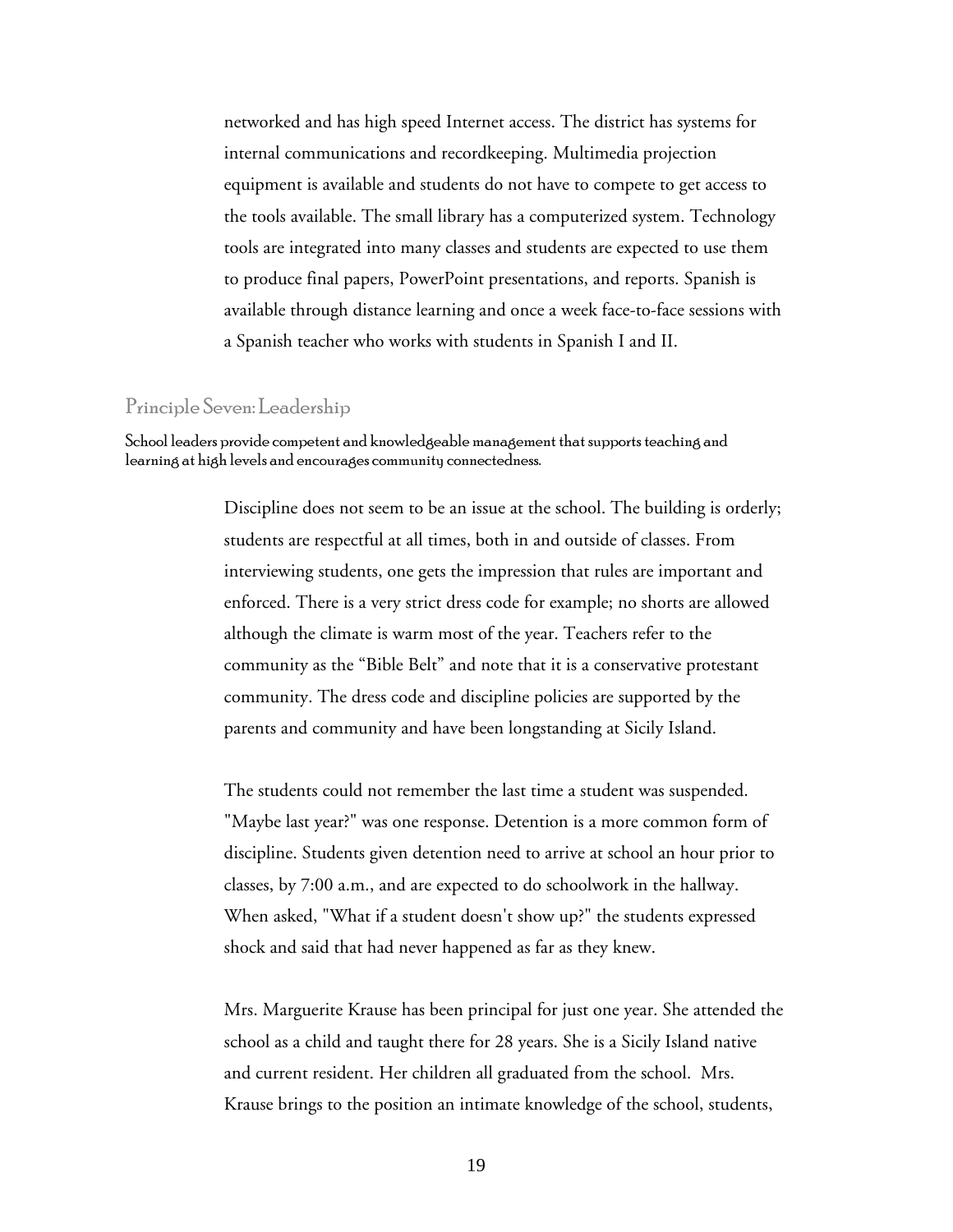families, and community. As a teacher herself, she believes in both empowering teachers and in supporting them. She hopes to return to teaching science on a limited basis once she becomes more familiar with the principal role.

Mrs. Krause sees ensuring all students leave Sicily Island with a clearly identified next step as her primary role. Additionally, she wants all children to leave having maximized heir own abilities, feeling good about their strengths, and knowing how to compensate for their weaknesses. She aims to do this by supporting the teachers to do all they can to individualize and meet student needs.

Mrs. Krause has spent the year getting a handle on being a principal. She reported that very few changes have taken place, yet, while she figures it all out. Understanding the budget and accessing resources for her school are a big priority. Mrs. Krause claims that almost all budget decisions are made at the district level and that she has little local control over resources. She hopes to find funds to improve class offerings while retaining her teachers and perhaps securing additional part-time staff members. Supporting professional development is a priority for her as is finding the time for her staff to work together. Mrs. Krause thinks the best way to make a case for all this is to appeal to the superintendent, clearly the decision-maker.

Superintendent Ron Lofton was previously a teacher at Sicily Island. His children attended the school and he lives in the community, so he is a strong supporter of Sicily Island High School and considers it a special place. He remarked, "I wish I could get the teachers in my other schools to take ownership of the whole child the way they do here at Sicily Island."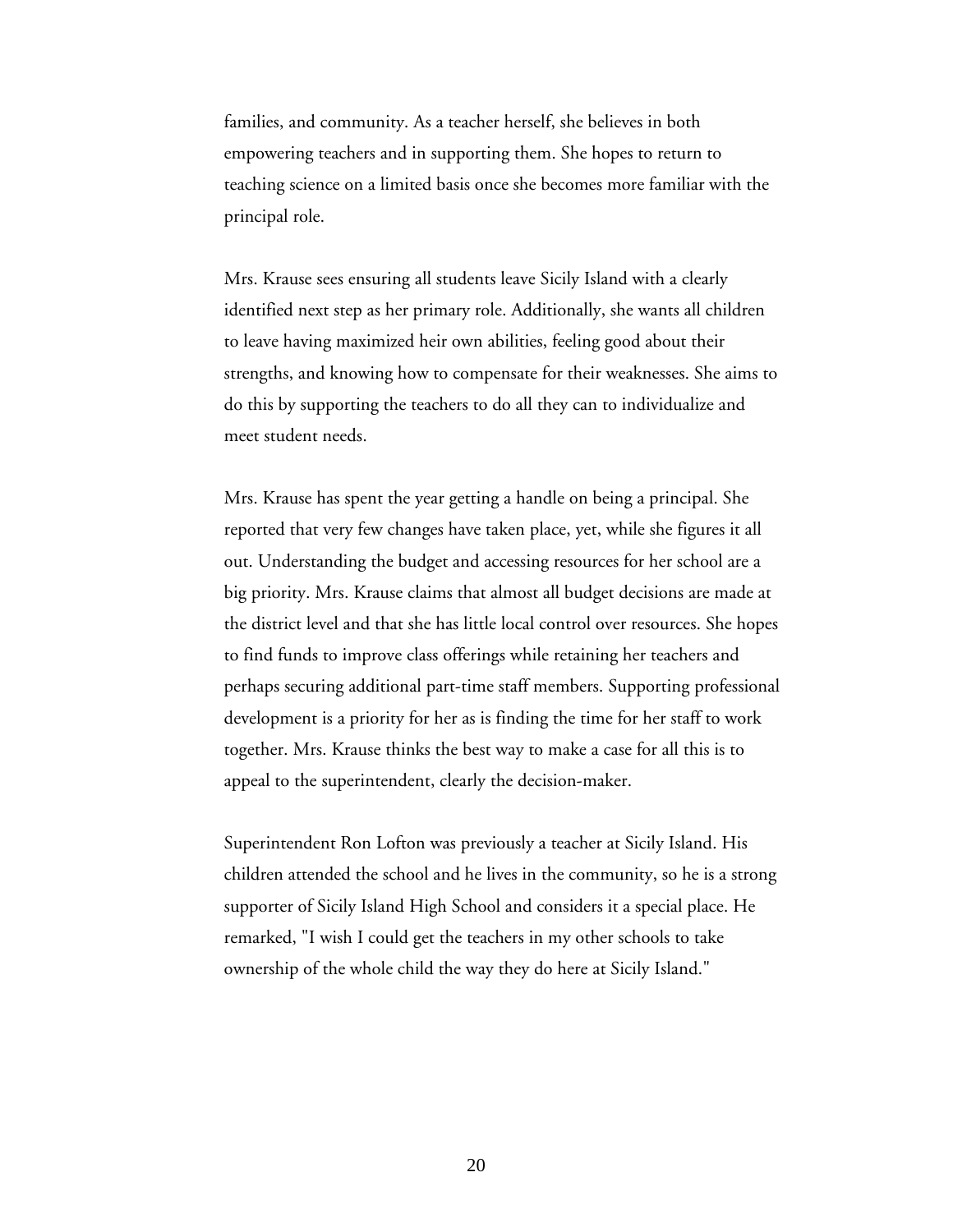# $\mid$  The $\bigcirc$ ngoing  $\bigcirc$ hallenges and  $\bigcirc$ pportunities

### Challenge One: Keeping School

Sicily Island has proven resilient in light of adversity by maximizing the advantages of size to meet student needs. However, maintaining such a small high school will be an ongoing challenge, and will require creativity and skill in terms of structure and budget.

#### Challenge Two: Showing Improvement

The school's efforts at individualization are notable and the caring and value placed on all students is exemplary. This will be tested, however, by the state testing system. Such small cohorts make showing improvement an increasingly difficult challenge year to year. While the school may actually be doing an excellent job with each student, the school still may not reach its annual growth target and may eventually reach school improvement status. Maintaining public support at this point will be vital and challenging as well.

#### Challenge Three: Expanding Curriculum

The school will need to review enrollment annually and respond creatively to staffing and class offerings as the enrollment changes. It may well consider expanding its distance learning offerings and other ways to enrich and expand the curriculum.

#### Challenge Four: Connecting to Community

The school could benefit from reaching out to the wider community in a concerted and comprehensive way. The community could bring needed enrichment into the curriculum, tackle strategic planning issues with the staff, and generally bring more people power to support and improve the school, thus ensuring its future.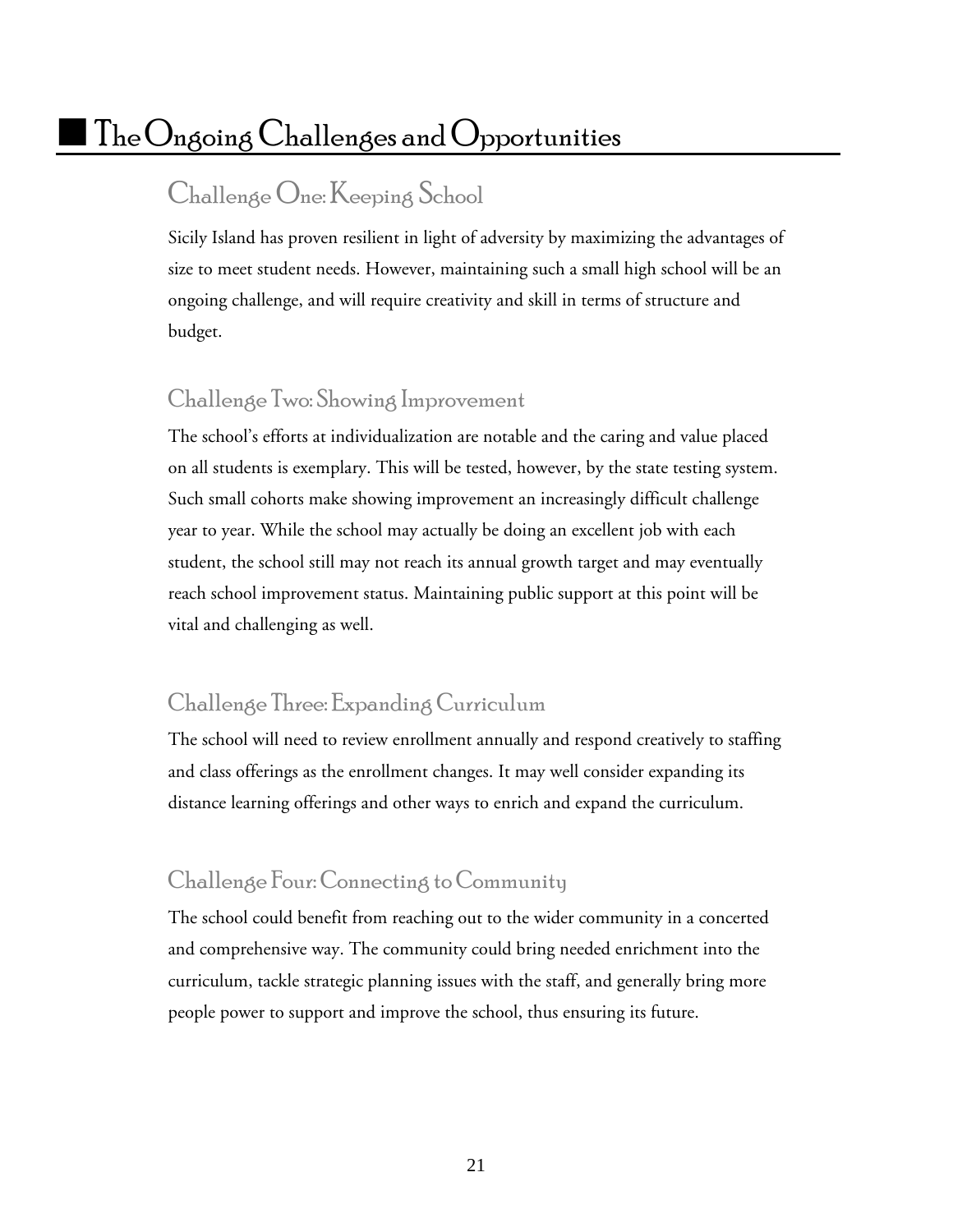Sicily Island could benefit from policy changes on both the local and the state levels. Among recommended changes on the local level are the following:

- 1. Develop district level policies to support increased site-based management. This would allow more direct responsibility for funds to be placed in the hands of the principal and staff. It would provide more flexibility to respond to ever-present enrollment changes and staffing issues. Sicily Island now looks to the benevolence of the superintendent to "look out" for the school; and since the current superintendent is a community member, Sicily Island has faired well. This may not always be the case. Local hiring of staff by the current staff would also be an advantage. Staff hiring is currently handled district wide, with limited local involvement.
- 2. Create a local school board in addition to a district board. A local board would make decisions with only the benefit of Sicily Island in mind and could champion community involvement and support school improvement.
- 3. Develop local policies supporting youth voice. These policies could address student governance, establish a student council and perhaps lead to the election of a student school board member.

On a state level, two policy issues are of primary importance to address.

- 1. Louisiana needs to develop a small school review system, which would take into account both additional data and multi-year data for small schools.
- 2. The issue of teacher compensation in poorer parishes must also be reviewed by the state. Simply put, higher pay in richer communities results in more experienced, better qualified teachers leaving poorer parishes to teach elsewhere. This often results in the most needy students being taught by the least qualified and most inexperienced staff. While Sicily Island's current staff has remained relatively stable over the years, retirements and other factors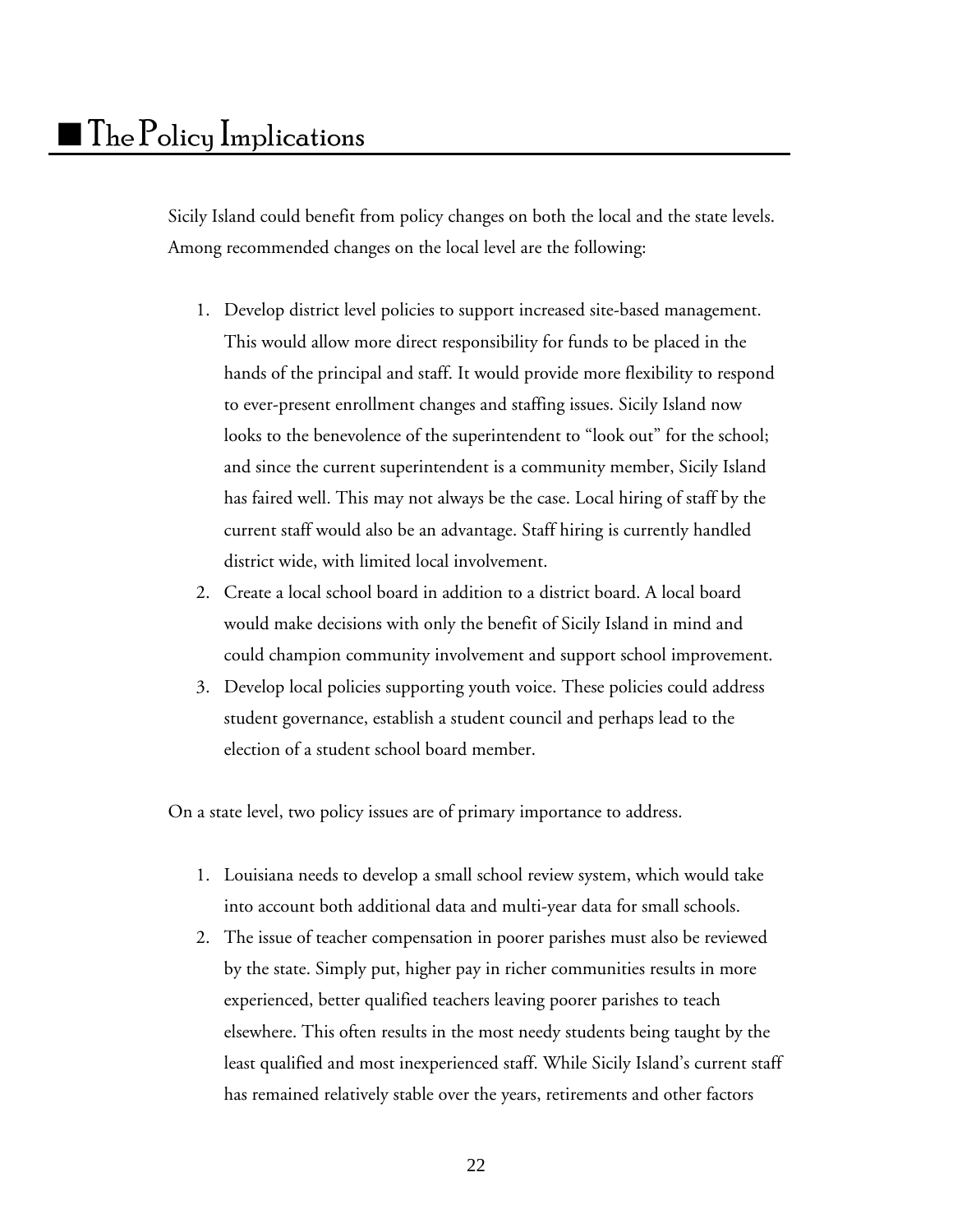will shortly put the school in competition with other districts and states to fill vacancies. Low pay will be a disincentive, even for locals who might wish to remain and teach in the community.

The staff at Sicily Island indicated that they would feel rewarded for their long hours and extra work by a small bonus given to the school or to teachers for successful results on the state testing system. These poorly paid teachers would be delighted to receive a \$500 bonus each, should their school meet its testing growth target. This would only cost \$4,500, and in Sicily Island's case, would help to ensure these teachers stick with what is a difficult job. Alternatively, policies supporting a school-wide bonus would also be beneficial, especially if the local staff could decide together on how the bonus would be expended.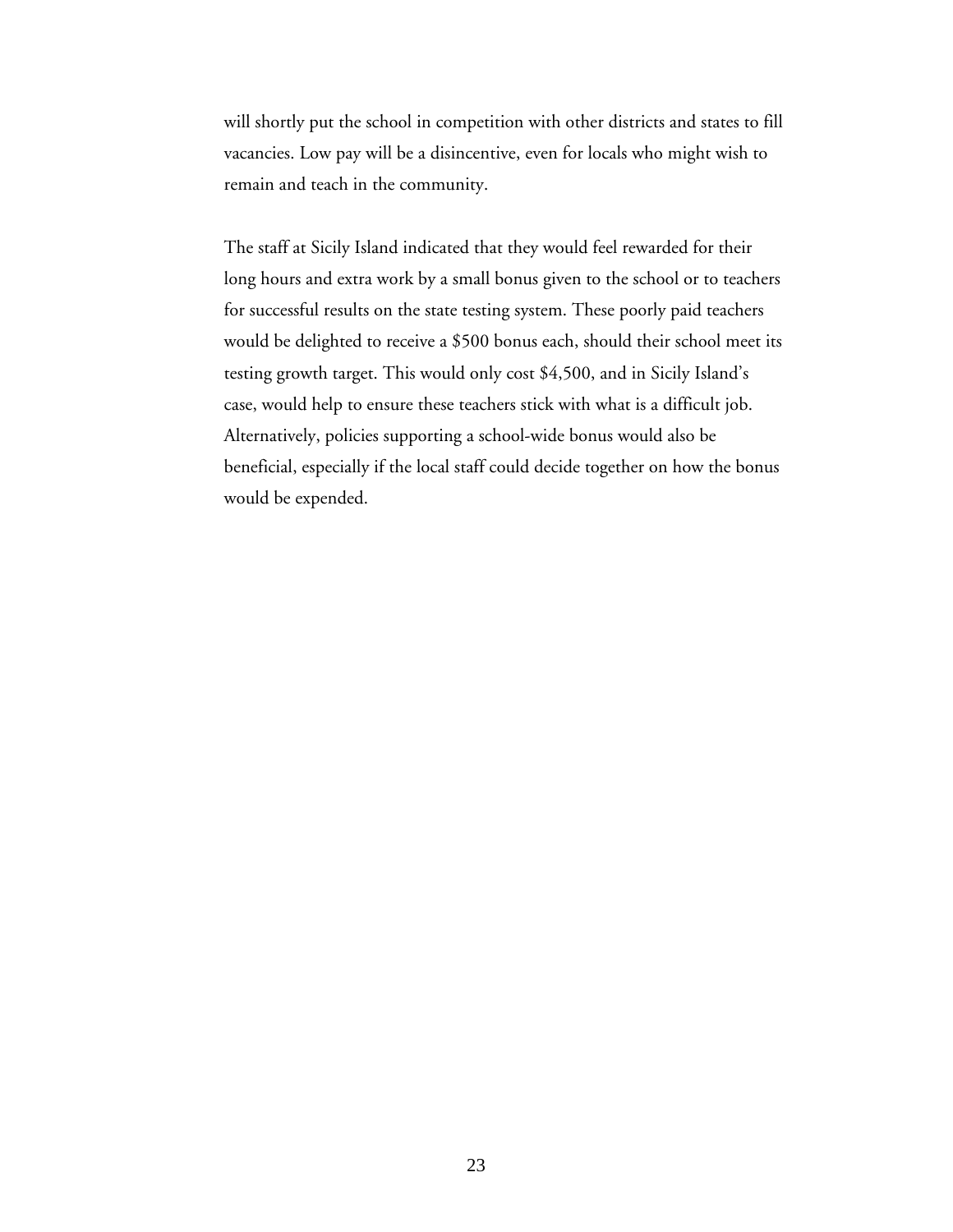Sicily Island was a delightful school to visit. I felt humbled by the dedication and tireless effort put out by the staff. The warmth and camaraderie were evident and the spirit of the school shone, even though the day I visited it poured with rain all day. The student body was relaxed and well-behaved; the school was a safe-haven and caring place for all students. The school was doing the best it could with the resources they have and maximizing the strengths of its small size with individual attention to each child. Nevertheless, I left with worries about the school and its future in the era of high-stakes testing and declining enrollment. I think it is essential the staff and principal make efforts to engage the wider community. Only broad community support and involvement will sustain the school through what may be difficult times ahead.

I was able to meet individually with several parents. One had chosen to send her son to a larger private school after freshmen year. She made this choice because she wanted to offer him more opportunities and course offerings. This child asked to return to Sicily Island as a junior, which he did. He graduated last year and has gone on to a four-year college. He wished to return because he felt cared for and respected by the teachers at Sicily Island. He knew they were going to hold him accountable. He felt he had an important place in the school and, on reflection, found it was the best setting for him to learn and grow.

Another parent felt the greatest current disadvantage of a Sicily Island education was the lack of higher-level mathematics courses. She felt the lack of a calculus course really disadvantaged the students when they went on to college. The principal acknowledged the limitation. However, they have tracked the students postgraduation, and most have done well in college and caught up. As one student said, "We know because of where we are from we will need to try harder when we get to college."